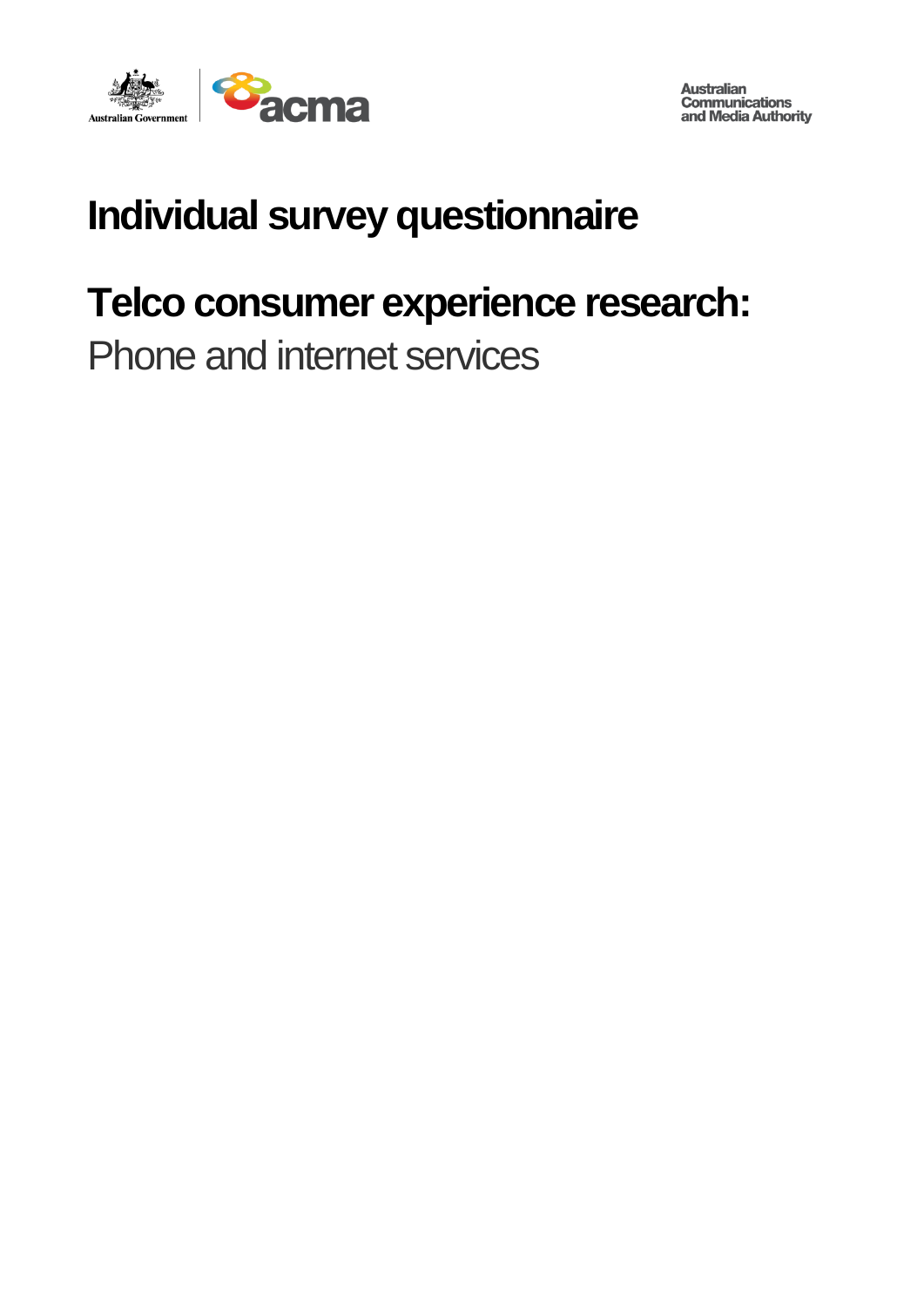## **Table 1: Questionnaire summary and numbering**

| <b>Section</b>                           | Question                    | <b>Description</b>                                                           |
|------------------------------------------|-----------------------------|------------------------------------------------------------------------------|
| <b>INTRODUCTION</b>                      |                             | Introduction, safe to take call, monitoring and recording                    |
| <b>DEMOGRAPHICS</b>                      | PD <sub>1</sub>             | Gender                                                                       |
|                                          | P <sub>D</sub> <sub>2</sub> | Age                                                                          |
|                                          | PD <sub>3</sub>             | Postcode                                                                     |
|                                          | PD <sub>4</sub>             | Suburb                                                                       |
|                                          | PD <sub>5</sub>             | Location (area)                                                              |
|                                          | PD <sub>7c</sub>            | Other mobile phones used                                                     |
|                                          | PD7d                        | Number of other mobile phones used                                           |
| <b>SCREENING</b>                         | PS <sub>2a</sub>            | Decision-maker for mobile phone service                                      |
|                                          | PS <sub>2</sub> b           | Type of mobile broadband data service                                        |
|                                          | PS <sub>2c</sub>            | Decision-maker for mobile broadband data service                             |
|                                          | PS <sub>3</sub>             | If same provider for mobile phone and mobile broadband data<br>services      |
| <b>SERVICE USAGE</b><br><b>BEHAVIOUR</b> | PU <sub>1a</sub>            | Prepaid or postpaid mobile phone                                             |
|                                          | PU <sub>1</sub>             | Personal devices used to connect to the internet                             |
|                                          | PU <sub>3</sub>             | Connecting devices to the internet when not at home                          |
|                                          | PU <sub>4</sub>             | Uses for mobile phone                                                        |
|                                          | PU <sub>5</sub>             | Importance of telco service experience factors                               |
| <b>EXPECTATIONS</b>                      | PE <sub>1</sub>             | Expectations of information about telco plans                                |
| <b>ISSUES AND FAULTS</b>                 | P <sub>1</sub>              | Issues or faults with mobile phone services                                  |
|                                          | Pl1a                        | Issues or faults with mobile broadband data services                         |
|                                          | Pl <sub>2a-b</sub>          | Types of faults                                                              |
|                                          | P <sub>13</sub>             | Issue or fault that is the biggest problem                                   |
|                                          | PI <sub>3c</sub>            | Service for biggest problem                                                  |
|                                          | PI <sub>4</sub>             | Action taken when have issues or faults                                      |
| <b>CONTACT</b><br><b>OVERVIEW</b>        | PO <sub>1</sub>             | Any contact with telco last six months                                       |
|                                          | PO <sub>2</sub>             | Reasons for contact with telco last six months (complaint, enquiry,<br>both) |
|                                          | PO <sub>2a</sub>            | Which service contacted about                                                |
|                                          | PO <sub>3</sub>             | Channel used to make contact about services                                  |
| <b>COMPLAINTS</b>                        | PC <sub>1</sub>             | Which service for most recent complaint                                      |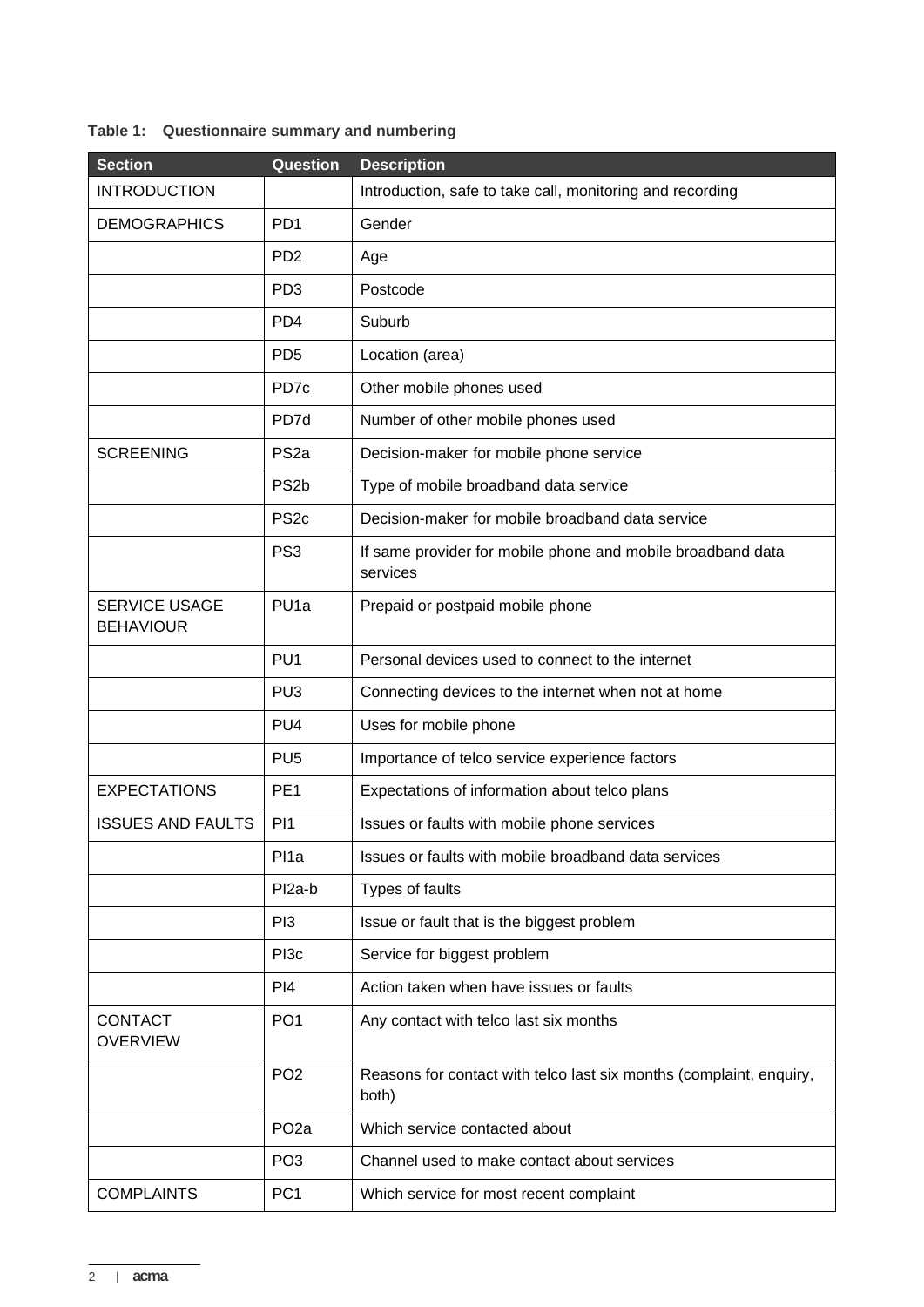| <b>Section</b>                            | Question           | <b>Description</b>                                                   |
|-------------------------------------------|--------------------|----------------------------------------------------------------------|
|                                           | PC <sub>2</sub>    | Reason for most recent complaint                                     |
|                                           | PC <sub>3</sub>    | Channel used to make most recent complaint                           |
|                                           | PC4                | How long to resolve most recent complaint                            |
|                                           | PC <sub>5</sub>    | If not resolved, when complaint first made                           |
|                                           | PC <sub>6</sub>    | Satisfaction with resolved complaints                                |
|                                           | PC7                | Reasons for dissatisfaction with complaint resolution                |
| <b>CONTACT FOR</b><br><b>ENQUIRIES</b>    | PN <sub>1</sub>    | Which service for most recent contact (not complaint)                |
|                                           | PN <sub>2</sub>    | Reason for most recent contact                                       |
|                                           | PN <sub>3</sub>    | Channel used to make contact                                         |
|                                           | PN <sub>4</sub>    | Satisfaction with contact                                            |
|                                           | PN <sub>5</sub>    | Reasons for dissatisfaction with contact                             |
| <b>CHANGES TO PLANS</b><br>OR PROVIDERS   | PW <sub>1a</sub>   | Length of time with current telco provider for mobile phone          |
|                                           | PW <sub>1</sub> b  | Length of time with current telco provider for mobile broadband data |
|                                           | PW <sub>2</sub>    | Changes to telco plans or providers                                  |
|                                           | PW <sub>3</sub>    | If not changed plan or provider-actively considered                  |
|                                           | PW4                | If considered but no changes, why not                                |
| <b>SATISFACTION</b>                       | PF <sub>1</sub>    | Satisfaction with services                                           |
| PRIVACY AND DATA                          | PP4                | Awareness and concern of privacy, data and location sharing          |
| <b>ADDITIONAL</b><br><b>TELCOGRAPHICS</b> | PS <sub>1</sub>    | Types of household telco services                                    |
|                                           | PS <sub>1a</sub>   | Confirm if mobile-only for voice and data                            |
| <b>ADDITIONAL</b><br><b>DEMOGRAPHICS</b>  | PD <sub>6a</sub>   | Number of people 18+ in household                                    |
|                                           | PD <sub>6</sub> b  | Total number of people in the household                              |
|                                           | PD <sub>8</sub>    | Education                                                            |
|                                           | <b>PD10</b>        | Household income                                                     |
|                                           | PD <sub>10a</sub>  | Household income                                                     |
|                                           | PD <sub>10</sub> b | Household income                                                     |
| <b>THANK AND CLOSE</b>                    |                    | Thank and close                                                      |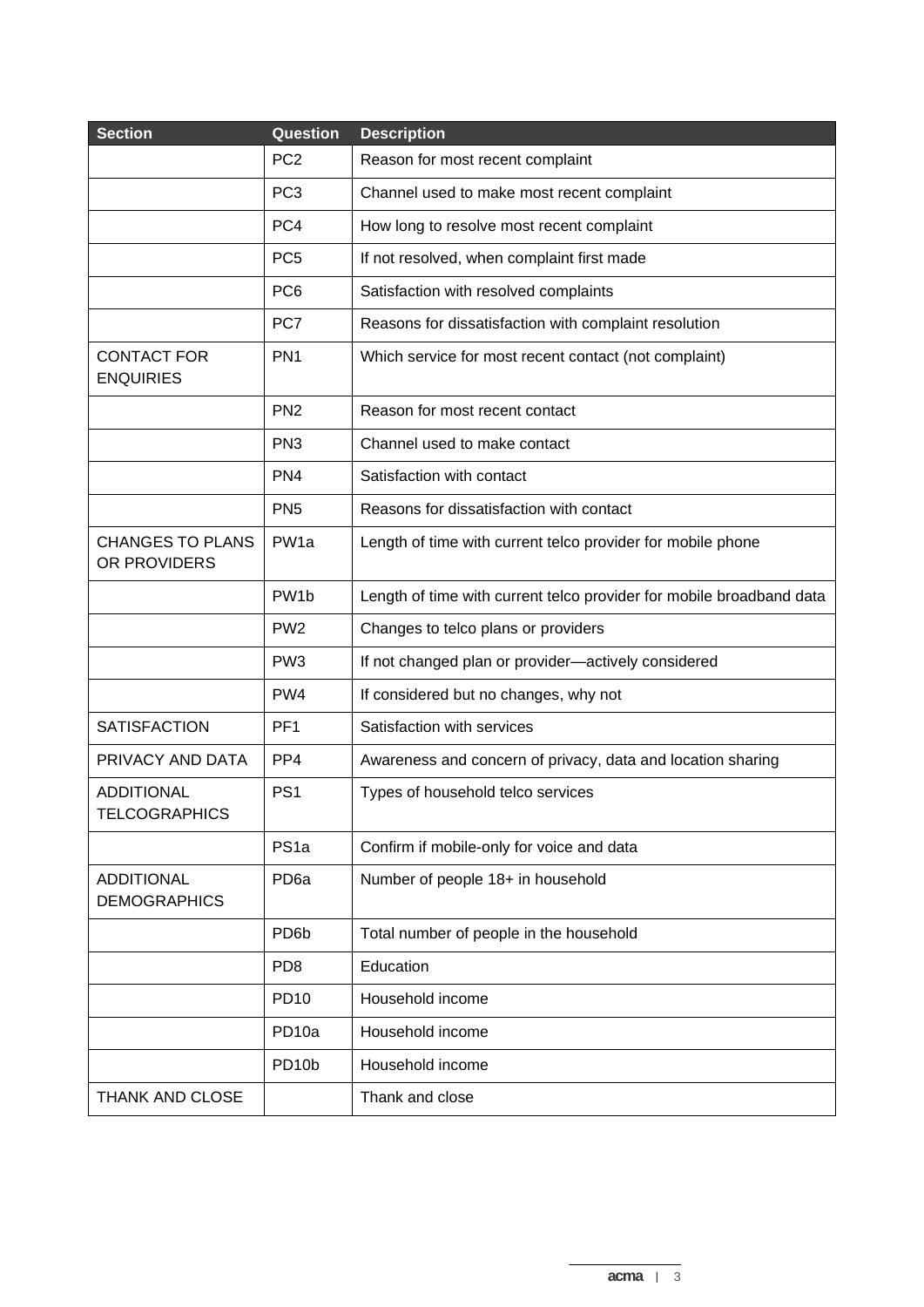## **Table 2: Notes for reading this questionnaire**

| <b>Item</b>        | How to interpret                         |
|--------------------|------------------------------------------|
| <b>PURPLE CAPS</b> | <b>INTERVIEWER INSTRUCTIONS</b>          |
| <b>BLUE CAPS</b>   | RESPONSE TYPE / PROGRAMMING INSTRUCTIONS |
| SR                 | Single response                          |
| MR                 | Multiple response                        |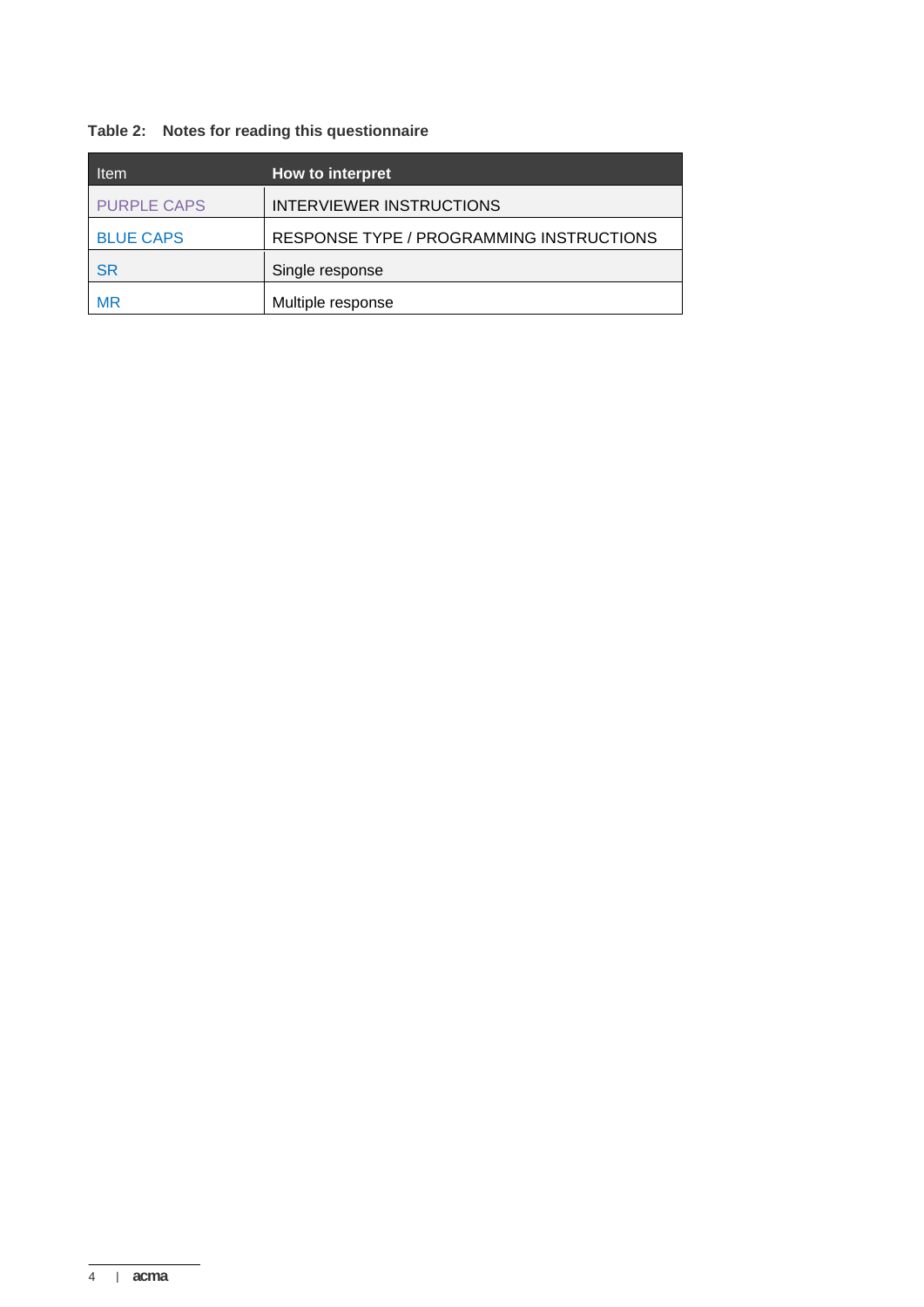## **INTRODUCTION**

Good morning/afternoon/evening, my name is **[INTERVIEWER NAME]** from Engine, one of Australia's leading providers of social and market research.

INTERVIEWER IF NECESSARY: We're not selling anything.

We are carrying out a national study on behalf of the government and would like your views about your telecommunications services. The study is for the Federal Government telecommunications regulator, ACMA (INTERVIEWER, IF NECESSARY: the Australian Communications and Media Authority). They ensure consumers are protected. Surveys like this provide important information to inform government policy.

It will take approximately **15 minutes** to complete, depending on your answers. Any information you provide will be anonymous, all results will be combined and are used to ensure consumers are protected and to improve their dealings with their telco.

(**IF ASKED HOW PHONE NUMBER WAS OBTAINED:** Your phone number was randomly generated by a random digit dialling system.)

For this survey, we need to speak to people living in Australia aged 18 years or more. Is now a good time? / Could you help us out now?

#### **IF 'YES' PROCEED, OTHERWISE ARRANGE CALL-BACK.**

#### **SAFE TO TAKE CALL**

Firstly, is it safe and convenient for you to take this call right now? Are you driving at the moment?

#### **IF NOT SAFE/CONVENIENT NOW:**

**[IF DRIVING]** That's OK, I will call you back another time.

**[IF NOT DRIVING]** When would be a good time to call you back? What state or territory are you in? Should I call you back on this number? And could I just take your first name?

#### **<RECORD TIME>**

#### **<RECORD STATE>**

**<RECORD NUMBER TO BE CALLED – IF DIFFERENT>**

#### **<RECORD RESPONDENT NAME>**

## **SELECT APPROPRIATE MENU CODE TO PROCEED, ALSO RECORD REASON FOR CALL-BACK**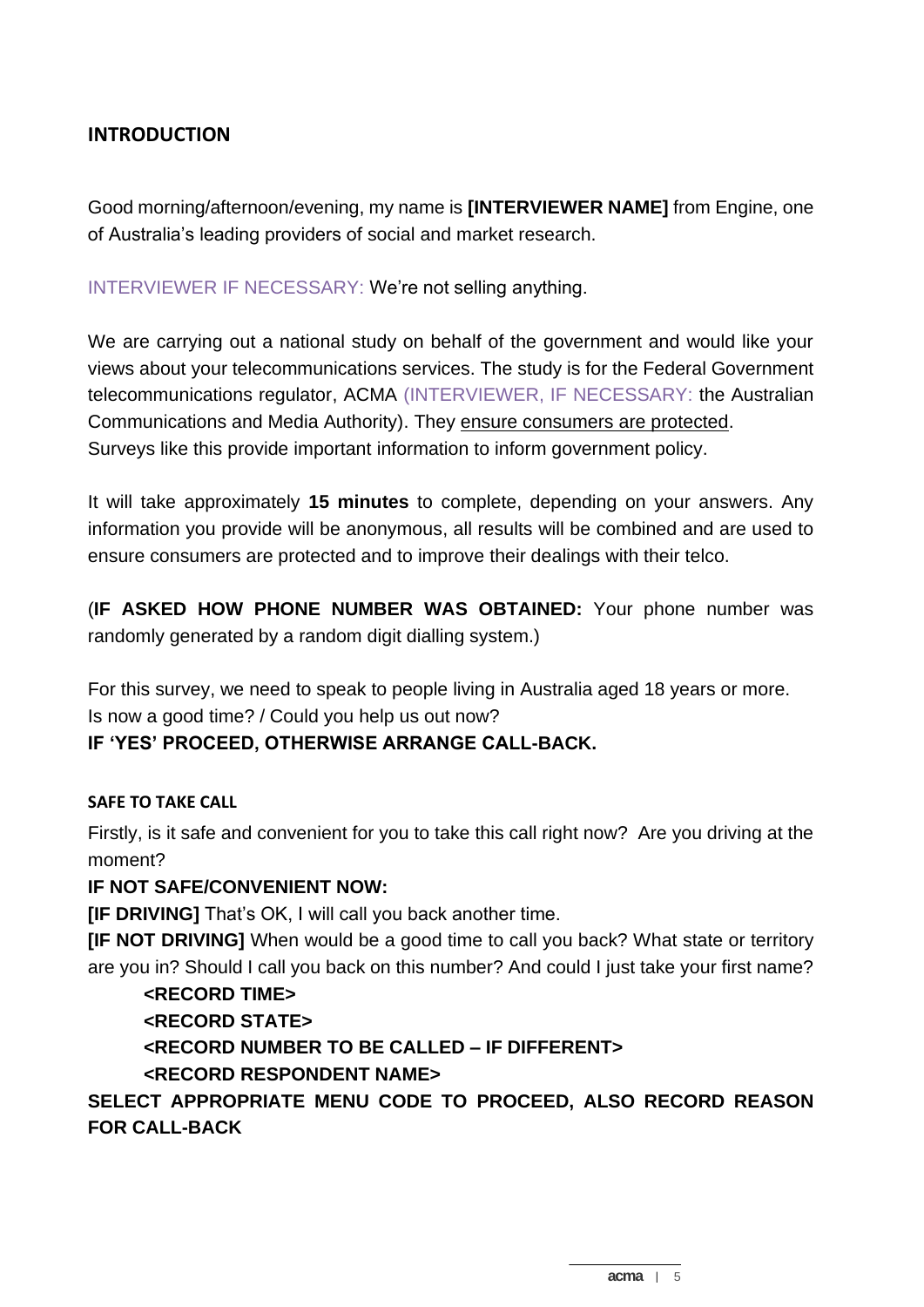## **IF SAFE/CONVENIENT TO CONTINUE ON MOBILE:**

Can I just check, are you 18 years or older and the main user of this mobile phone?

| Yes – 18 years or older and main user of<br>mobile phone |    | <b>CONTINUE</b>           |  |
|----------------------------------------------------------|----|---------------------------|--|
| $No$ – under 18 years of age                             | 2  | <b>THANK &amp; CLOSE</b>  |  |
| $No$ – not main user of mobile phone                     |    | ASK TO SPEAK TO MAIN USER |  |
| Refused                                                  | 98 | <b>THANK &amp; CLOSE</b>  |  |
| Don't know/Can't Say                                     | 99 | <b>THANK &amp; CLOSE</b>  |  |

#### **MONITORING & RECORDING**

Before we start, I need to let you know that this call is being recorded for quality control and training purposes, and that my supervisor may listen in to check my work. Is that okay with you?

(**IF REQUIRED:** This survey is carried out in compliance with the Privacy Act, and your answers will be used only for research purposes. You will not be able to be identified in any reporting.)

| Yes – INTERVIEWER: I'm now recording as you agreed |  |
|----------------------------------------------------|--|
| No-INTERVIEWER: OK, I understand                   |  |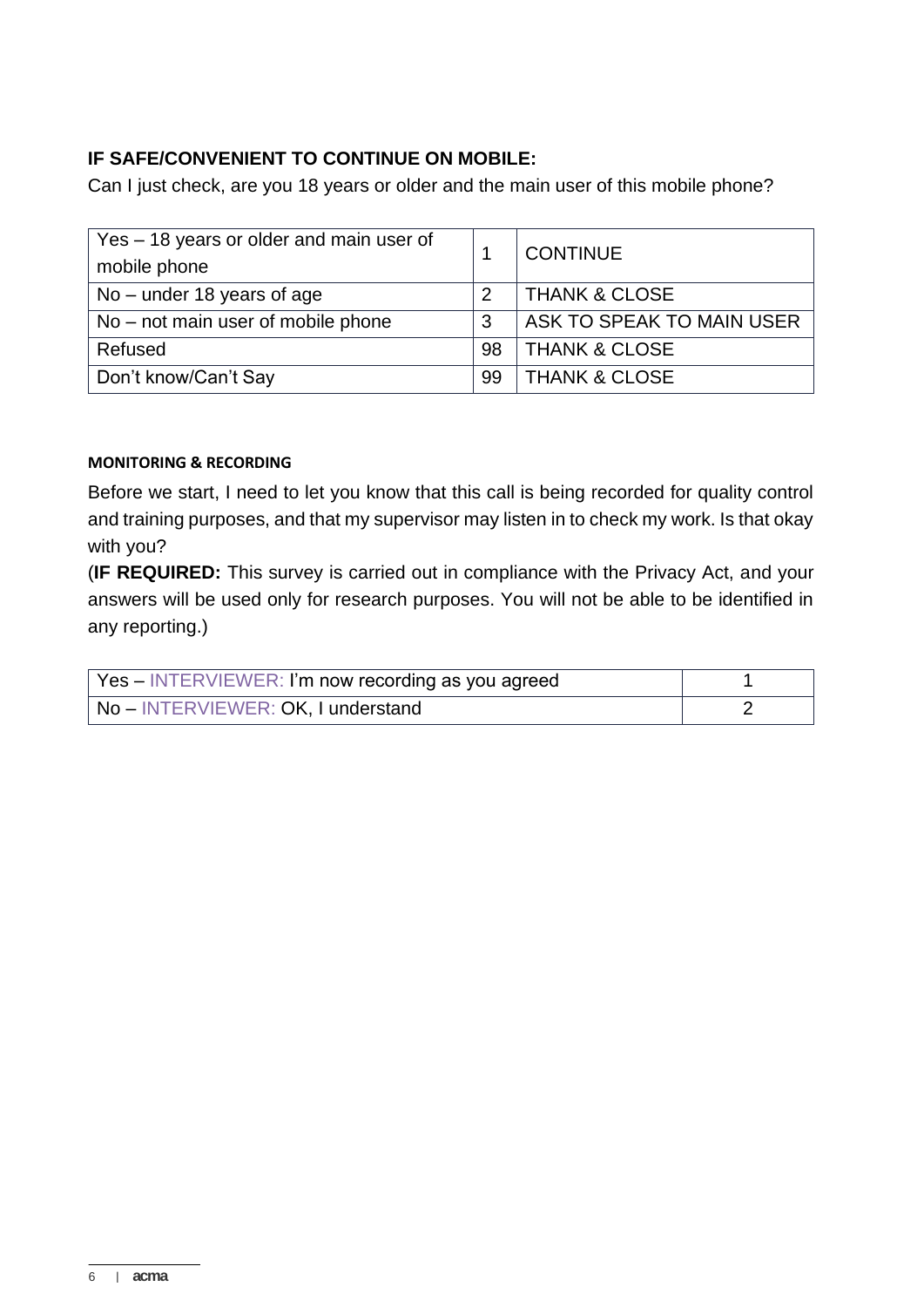# **DEMOGRAPHICS (D)**

I just need to ask a couple of questions to make sure we get a good cross-section of people and to help us identify whether you are in scope for the survey.

## **ASK ALL**

**PD1.** RECORD RESPONDENT GENDER – DO NOT READ OUT

**SR** 

| Male     |   |
|----------|---|
| ' Female | ╭ |

#### **ASK ALL**

**PD2**. Firstly, could you please tell me your age?

RECORD EXACT AGE [ALLOWABLE RANGE 18-120]:

IF REFUSED EXACT AGE: What is your age group, are you: READ OUT **SR** 

| Under 18 years      | 0              | <b>THANK &amp; CLOSE</b> |
|---------------------|----------------|--------------------------|
| $18 - 19$ years     | 1              |                          |
| $20 - 24$ years     | $\overline{2}$ |                          |
| $25 - 29$ years     | 3              |                          |
| $30 - 34$ years     | 4              |                          |
| $35 - 39$ years     | 5              |                          |
| $40 - 44$ years     | 6              |                          |
| $45 - 49$ years     | 7              |                          |
| $50 - 54$ years     | 8              |                          |
| $55 - 59$ years     | 9              |                          |
| $60 - 64$ years     | 10             |                          |
| $65 - 69$ years     | 11             |                          |
| $70 - 74$ years     | 12             |                          |
| $75 - 79$ years     | 13             |                          |
| $80 + \text{years}$ | 14             |                          |
| Refused             | 98             | <b>THANK &amp; CLOSE</b> |

IF UNDER 18 YEARS OR REFUSED, THANK & CLOSE: TERMINATE AS "Out of scope – Aged under 18" OR "Refused – Age".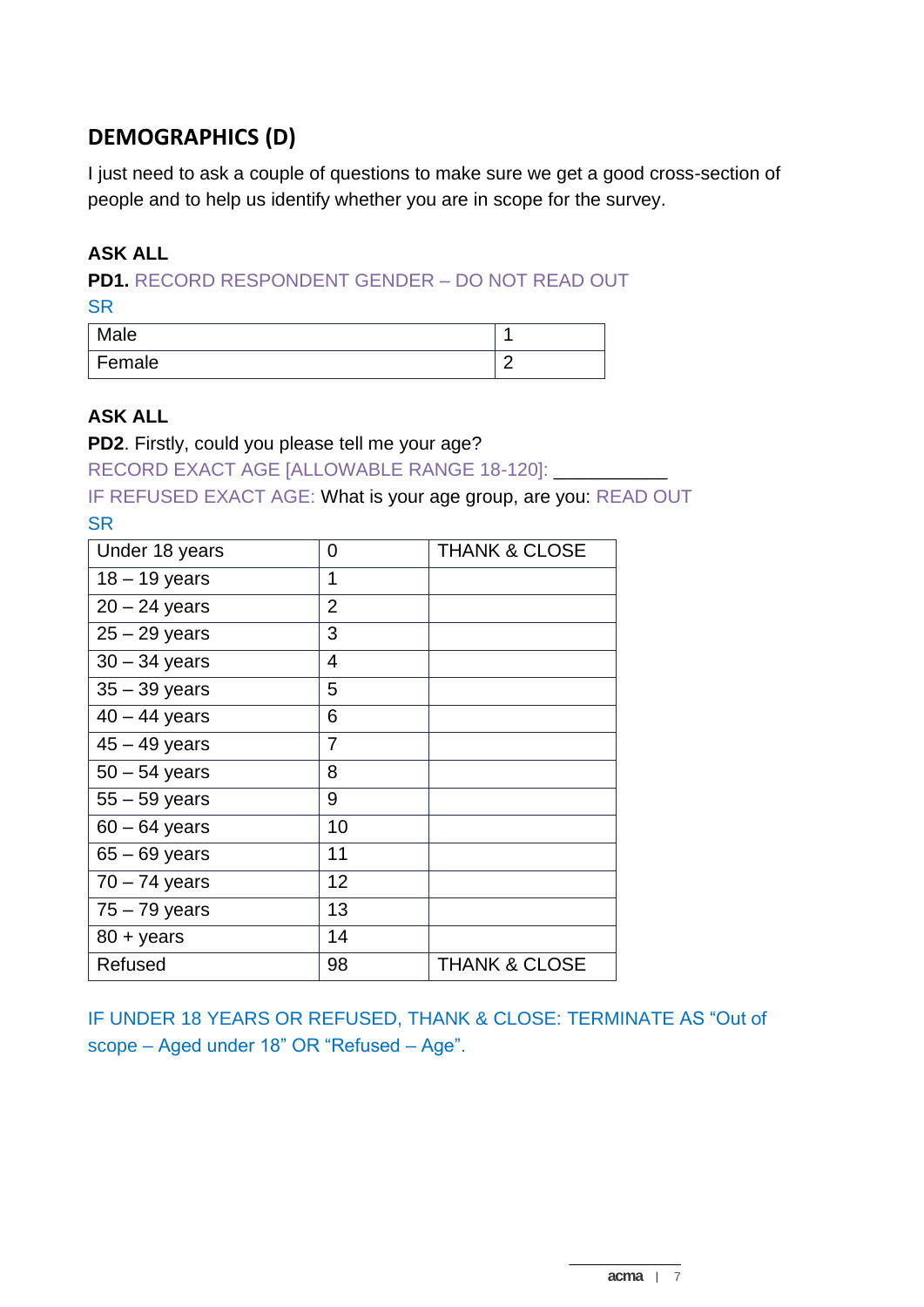## **ASK ALL**

#### **PD3.** What is your postcode?

INTERVIEWER: IF DON'T KNOW POSTCODE, RECORD AS "DON'T KNOW". IF REFUSED POSTCODE RECORD AS "REFUSED"

## PROGRAMMER: ALLOW FOR 4 DIGIT RESPONSE

| <b>RECORD POSTCODE:</b> |    | GO TO PD7c |
|-------------------------|----|------------|
| Refused                 | 98 | GO TO PD4  |
| Don't know              | 99 | GO TO PD4  |

## **ASK IF REFUSED OR DON'T KNOW POSTCODE (PD3 = Refused (98) OR Don't know (99)),**

#### **OTHERS GO TO PD7c**

**PD4.** What is your suburb please? Or your nearest town if you are in a regional area? IF NECESSARY: We ask this to compare data from areas all around Australia. Your responses will be kept confidential and reported back in aggregate with those of other respondents

| <b>RECORD SUBURB:</b> |    | GO TO PD5 |
|-----------------------|----|-----------|
| Refused               | 98 | GO TO PD5 |
| Don't know            | 99 | GO TO PD5 |

## **ASK IF REFUSED OR DON'T KNOW POSTCODE (PD3 = Refused (98) OR Don't know (99)),**

#### **OTHERS GO TO PD7c**

**PD5.** In which of the following areas do you live?

#### READ OUT.

| Sydney                       | 1              |
|------------------------------|----------------|
| NSW not Sydney               | $\overline{2}$ |
| Melbourne                    | 3              |
| <b>VIC not Melbourne</b>     | $\overline{4}$ |
| <b>Brisbane</b>              | 5              |
| Queensland not Brisbane      | 6              |
| Perth                        | 7              |
| Western Australia not Perth  | 8              |
| Adelaide                     | 9              |
| South Australia not Adelaide | 10             |
| <b>ACT</b>                   | 11             |
| Hobart                       | 12             |
| Tasmania not Hobart          | 13             |
| Darwin                       | 14             |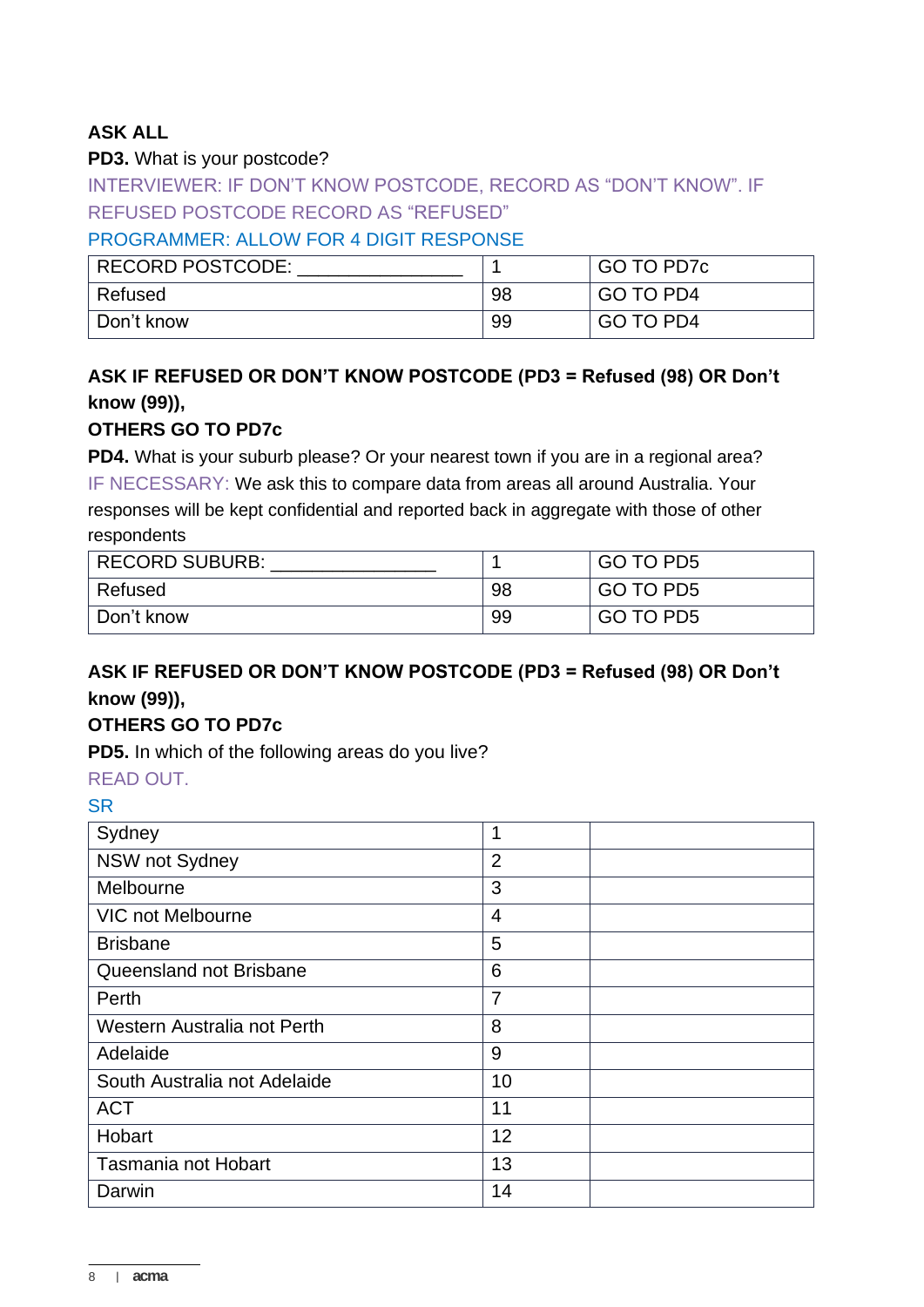| Northern Territory not Darwin    | 15 |                          |
|----------------------------------|----|--------------------------|
| <b>Refused (DO NOT READ OUT)</b> | 98 | <b>THANK &amp; CLOSE</b> |
| Don't know (DO NOT READ OUT)     | 99 | <b>THANK &amp; CLOSE</b> |

## **ASK ALL**

**PD7c.** Do you have another mobile phone that you regularly take calls on apart from this one?

## DO NOT READ OUT.

**SR** 

| Yes        |    | <b>CONTINUE</b>       |
|------------|----|-----------------------|
| <b>No</b>  |    | <b>GO TO SCREENER</b> |
| Refused    | 98 | <b>GO TO SCREENER</b> |
| Don't know | 99 | <b>GO TO SCREENER</b> |

## **ASK IF HAVE ANOTHER MOBILE PHONE USED TO TAKE CALLS (PD7c = Yes**   $(1)$ ,

## **OTHERS GO TO SCREENER SECTION**

**PD7d.** How many other mobile phones do you regularly take calls on?

DO NOT READ OUT.

| RECORD NUMBER: |     |
|----------------|-----|
| Refused        | 98  |
| ∣ Don't know   | .99 |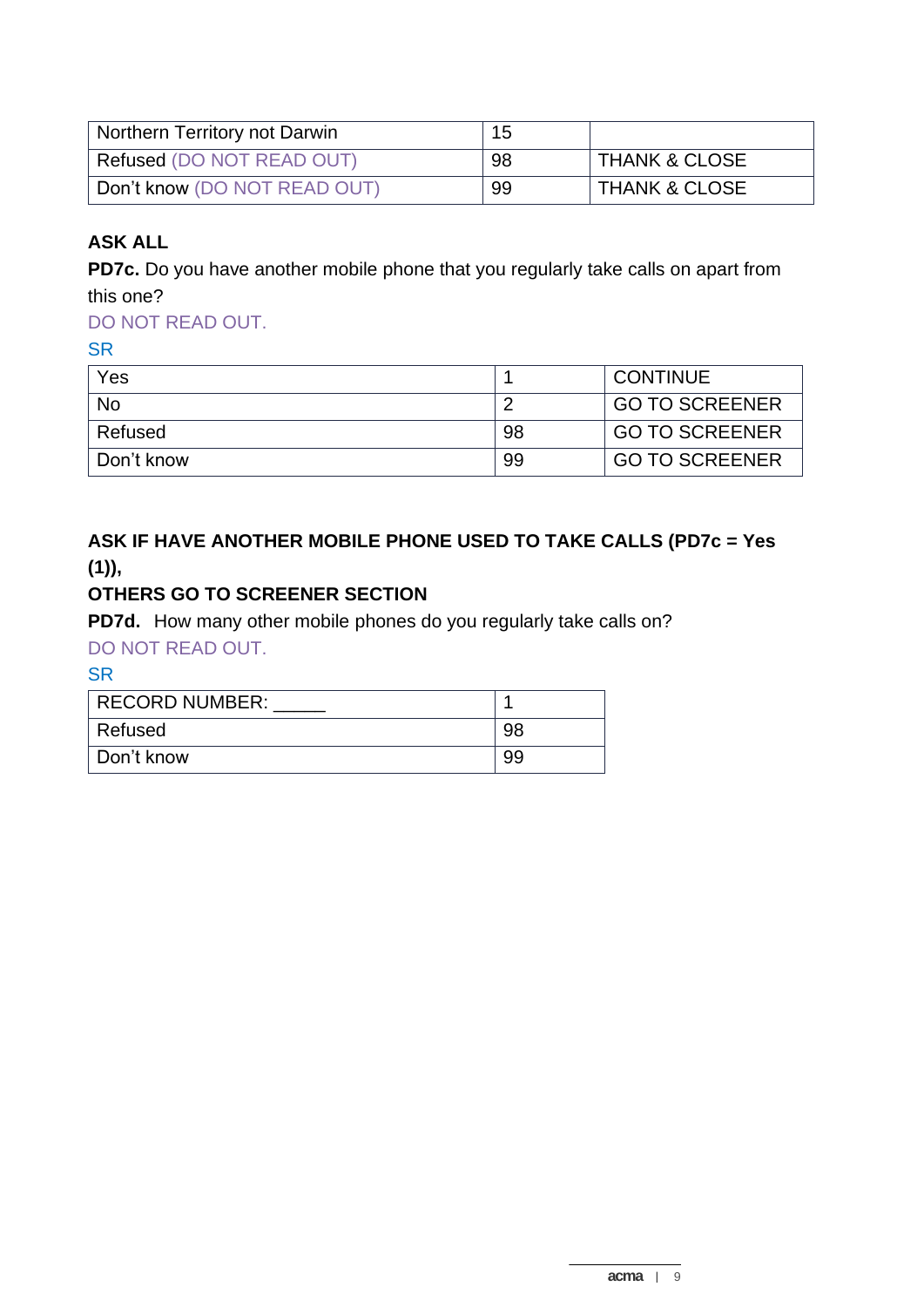## **SCREENING (S)**

## **ASK ALL**

**PS2a.** And are you the main or joint decision maker for a **mobile phone that you use**, not including a phone supplied by an employer or other person?

IF NECESSARY: By other person, we mean someone who is not part of your household or immediate family.

INTERVIEWER: RESPONDENT NEEDS TO BE ABLE TO COMMENT ON THE SERVICE, ANY PROBLEMS, FAULTS OR COMPLAINTS, KNOW THE PROVIDER AND BE AWARE OF ANY SWITCHING/CHANGING OF PLANS/PROVIDERS/SERVICES. **THEY DO NOT NEED TO BE THE BILL-PAYER. SR** 

| Yes        |    |
|------------|----|
| No         |    |
| Refused    | 98 |
| Don't know | 99 |

## **ASK ALL**

**PS2b.** Which, if any, of the following mobile broadband data devices do you use, which also allows you to access the internet when not at home? Please do not include if you share the use of it with other household members.

IF NECESSARY/IF MOBILE PHONE MENTIONED FOR 'OTHER': We are not including your mobile phone here.

READ OUT

MR

| Dongle or USB modem                                 |                |
|-----------------------------------------------------|----------------|
| Pocket or portable Wi-Fi hub                        | $\overline{2}$ |
| Data only Sim card that you insert into a Laptop or | 3              |
| Tablet                                              |                |
| Other (specify)                                     | 96             |
| None (DO NOT READ OUT)                              | 97             |
| Refused (DO NOT READ OUT)                           | 98             |
| Don't know (DO NOT READ OUT)                        | 99             |

#### **ASK IF USE A MOBILE BROADBAND DATA SERVICE (PS2b=1, 2,3 OR 96)**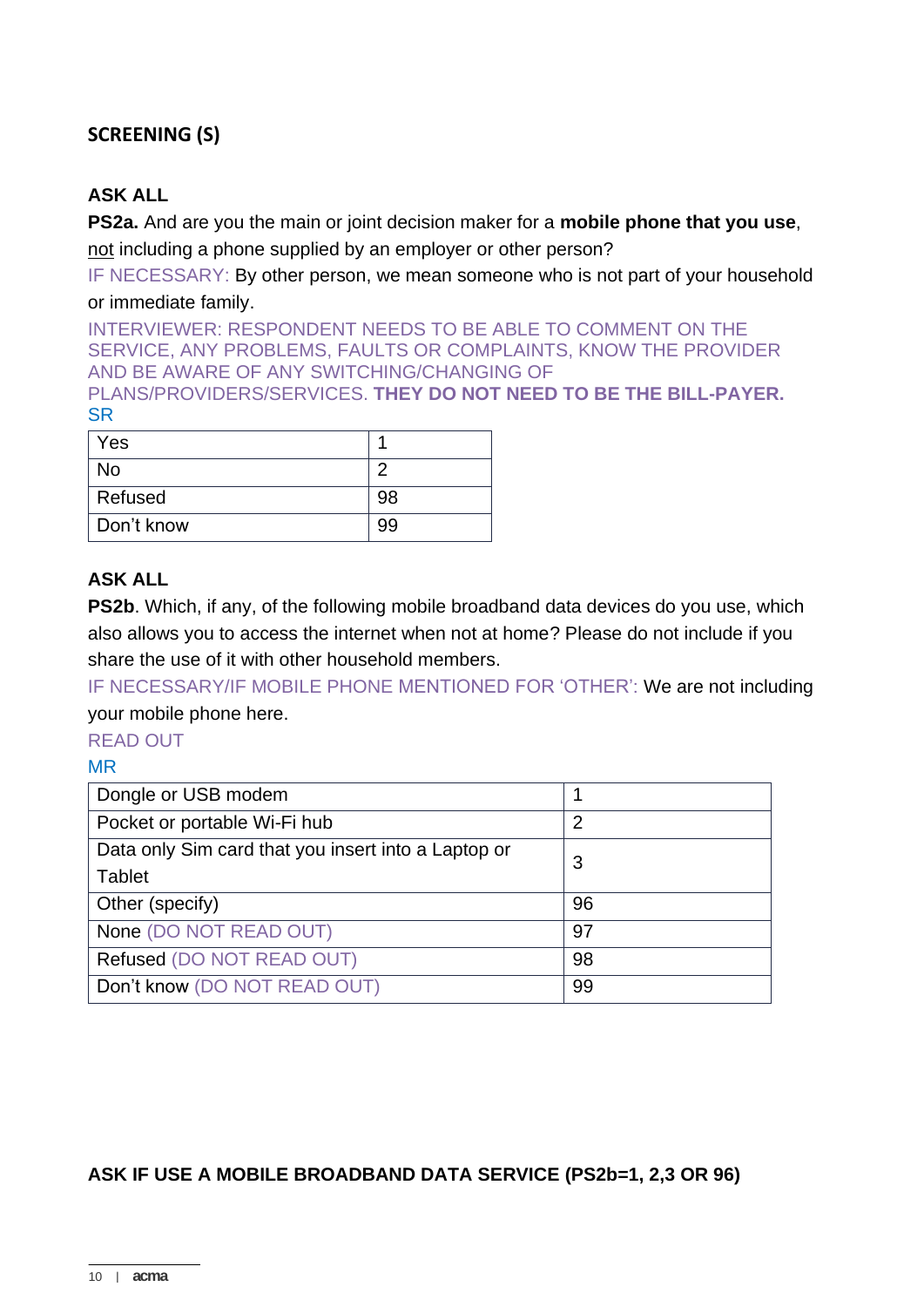**PS2c.** And are you the main or joint decision maker for  $\lt$  that service – IF SINGLE RESPONSE AT PS2b>><<any of those services – IF MULTIPLE RESPONSE AT PS2b>>, not including those supplied by an employer or other person?

IF NECESSARY: By other person, we mean someone who is not part of your household or immediate family.

INTERVIEWER: RESPONDENT NEEDS TO BE ABLE TO COMMENT ON THE SERVICE, ANY PROBLEMS, FAULTS OR COMPLAINTS, KNOW THE PROVIDER AND BE AWARE OF ANY SWITCHING/CHANGING OF PLANS/PROVIDERS/SERVICES. **THEY DO NOT NEED TO BE THE BILL-PAYER.** SR

| Yes        |    |
|------------|----|
| No         |    |
| Refused    | 98 |
| Don't know | 99 |

## **ASK IF MAIN OR JOINT DECISION-MAKER FOR MOBILE BROADBAND DATA SERVICE (PS2c = YES (CODE 1))**

Throughout this survey whenever we refer to your **mobile broadband data device or service** we want you to think about <<**that service** – IF SINGLE RESPONSE AT PS2b>><<**those services** – IF MULTIPLE RESPONSE AT PS2b>> you are the decision maker for.

# **IF YES (CODE 1) AT EITHER PS2a or PS2c, CONTINUE.**

**OTHERS THANK & CLOSE.**

# **ASK IF HAVE BOTH A MOBILE PHONE AND A MOBILE BROADBAND SERVICE**

## **(CODE 1 AT PS2a and PS2c)**

**PS3.** And is your mobile phone service and mobile broadband data service provided by the same telco?

| Yes - Both from one telco |  |
|---------------------------|--|
| No                        |  |
| Refused                   |  |
| Don't know                |  |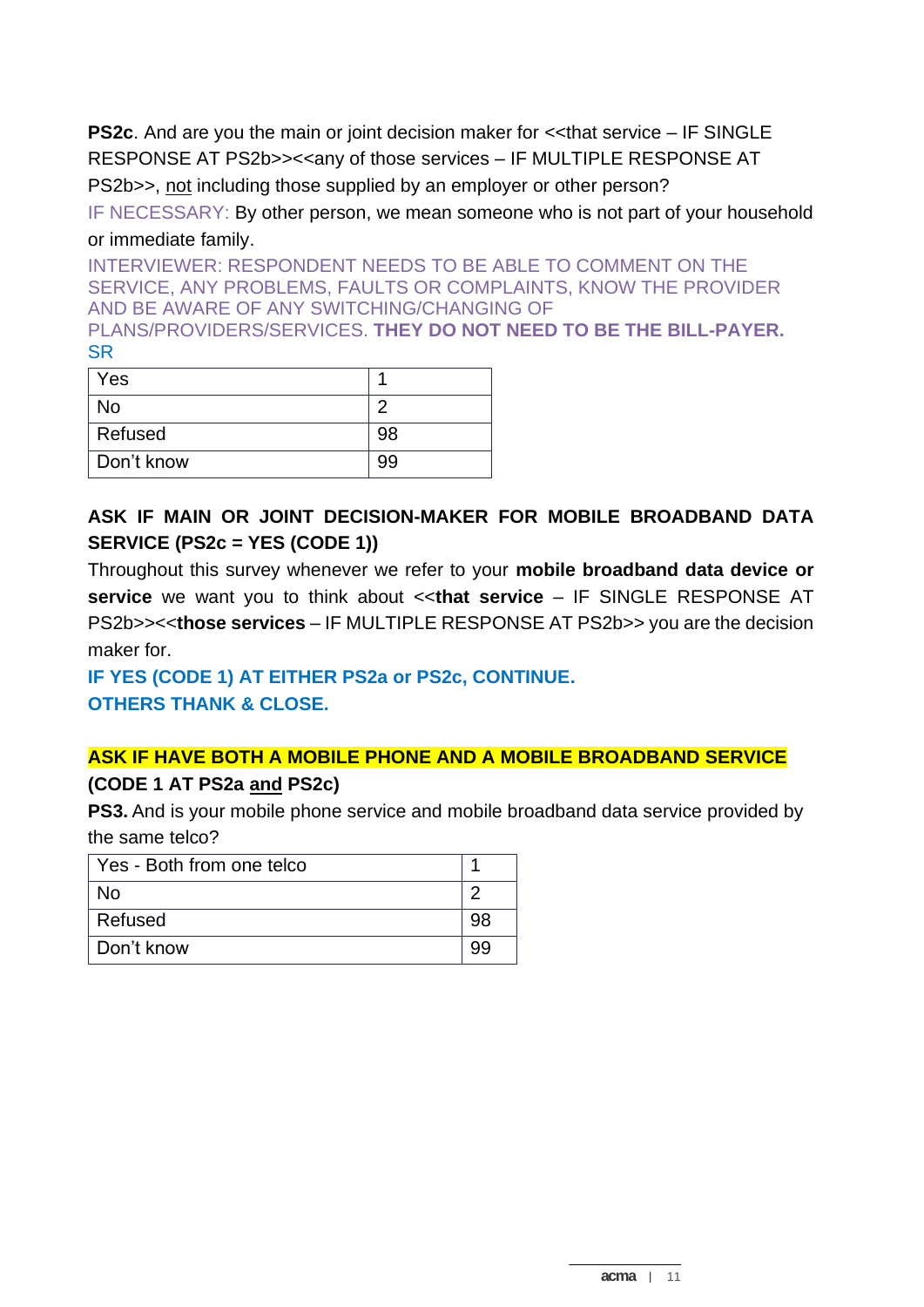## **SECTION 1 – SERVICE USAGE BEHAVIOUR (U)**

## **ASK ALL**

Thank you. We'd now like to ask you some more questions about your own <<**mobile phone and mobile broadband data** – IF BOTH PS2a AND PS2c A CODE 1>><< **mobile phone**– IF ONLY PS2a A CODE 1>><< **mobile** broadband **data**– IF ONLY PS2c A CODE 1>>**services.**

## **ASK IF OWN MOBILE PHONE (CODE 1 AT PS2a)**

**PU1a.** Thinking now about **your own mobile phone/phones (and not including phones supplied by an employer or other person)**. Are your own personal mobile phones **prepaid** where use is paid for in advance, you buy credit or a top-up in order to use your phone? Or **postpaid** where you pay for your telco services after you use them, e.g. receiving a bill each month?

## MR (SR – IF NO OTHER MOBILE – CODE 2 AT PD7c.)

| Prepaid (use is paid for in advance, you buy credit or a top-up in order to use<br>your phone) |    |  |  |  |
|------------------------------------------------------------------------------------------------|----|--|--|--|
|                                                                                                |    |  |  |  |
| Postpaid (you pay for your telco services after you use them, e.g. receiving a bill            |    |  |  |  |
| each month)                                                                                    |    |  |  |  |
| Mix of prepaid and postpaid (DO NOT READ OUT)                                                  | 3  |  |  |  |
| Refused (DO NOT READ OUT)                                                                      | 98 |  |  |  |
| Don't know (DO NOT READ OUT)                                                                   | 99 |  |  |  |

#### **ASK ALL**

**PU1.** Which, if any, of the following devices **that you own**, have you used to access the internet in the last 6 months?

READ OUT DEVICES

## SR FOR EACH DEVICE

| <b>Devices</b>                                      | <b>Yes</b> | <b>No</b> | <b>Refused</b> | Don't |
|-----------------------------------------------------|------------|-----------|----------------|-------|
|                                                     |            |           |                | know  |
| Laptop computer                                     |            | 2         | 98             | 99    |
| Mobile phone [IF OWN MOBILE PHONE AT PS2a]          |            | 2         | 98             | 99    |
| Tablet computer (like an iPad or Galaxy)            |            | 2         | 98             | 99    |
| e-reader (like a Kindle or Kobo)                    |            | 2         | 98             | 99    |
| Portable games console (like a PSP or Nintendo DS)  |            | 2         | 98             | 99    |
| Wearables, watches (like an Apple watch) or fitness |            | 2         | 98             | 99    |
| tracker (like a fitbit)                             |            |           |                |       |
| Medical device connected to the internet            |            | 2         | 98             | 99    |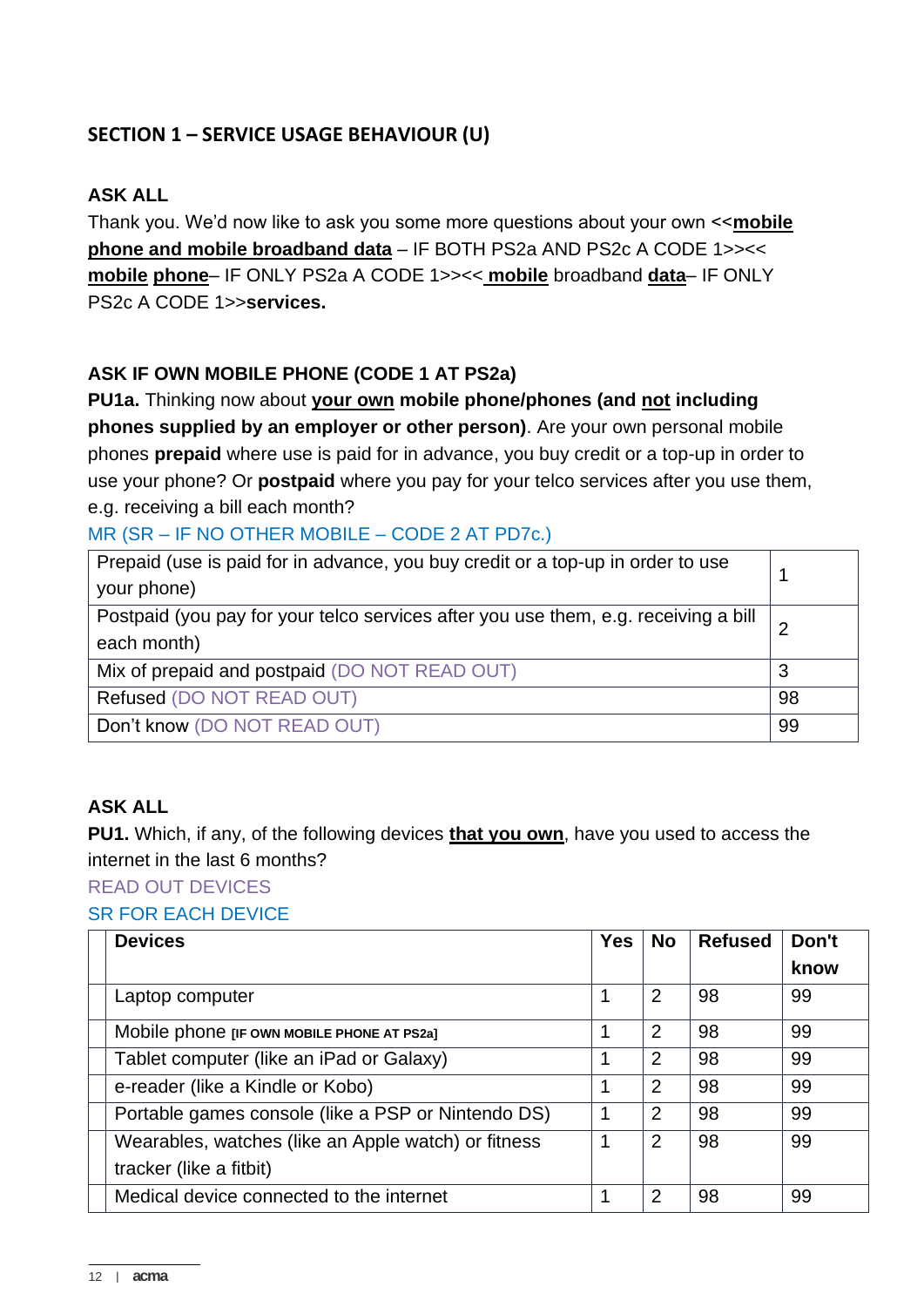## **ASK IF LAPTOP, MOBILE PHONE, TABLET, E-READER, PORTABLE GAMES CONSOLE, WEARABLES OR MEDICAL DEVICE USED AT PU1**

**PU3.** Thinking about your <**<INSERT RELEVANT DEVICES ABOVE FROM PU1>>.** 

How do you access the Internet with these when you are **not at home**?

# READ OUT

## MR

| Has own SIM Card                                                   | 1              |
|--------------------------------------------------------------------|----------------|
| Connect via mobile phone (hotspot)                                 | $\overline{2}$ |
| Use WIFI at work                                                   | 3              |
| Use WIFI at hotels                                                 | 4              |
| Use other public WIFI networks (such as Shopping                   | 5              |
| centres, public transport, airports, university, libraries, cafes) |                |
| Using WIFI at family or friends' homes                             | 6              |
| Other (Please specify)                                             | 96             |
| Never connect to internet when not at home (DO NOT READ OUT)       | 97             |
| Refused (DO NOT READ OUT)                                          | 98             |
| Don't know / can't say (DO NOT READ OUT)                           | 99             |

## **ASK IF OWN MOBILE PHONE (CODE 1 AT PS2a)**

**PU4.** Which, if any, of the following things have you used your **own** mobile phone for **in the last month**?

#### READ OUT

#### MR

| <b>Task</b>                                                                                                                                                                                     | <b>Yes</b> | <b>No</b>      | <b>Refused</b> | Don't<br>know |
|-------------------------------------------------------------------------------------------------------------------------------------------------------------------------------------------------|------------|----------------|----------------|---------------|
| Making and receiving voice or video calls                                                                                                                                                       |            | $\overline{2}$ | 98             | 99            |
| Sending messages                                                                                                                                                                                |            | $\overline{2}$ | 98             | 99            |
| Tap and go payments or paying for public<br>transport with your phone, < <watch or<br="">fitness trackers <math>-</math> IF WEARABLES AT PU1&gt;&gt; USING<br/>Apple pay or Android Pay</watch> |            | $\overline{2}$ | 98             | 99            |
| Banking, paying bills or sending emails                                                                                                                                                         |            | 2              | 98             | 99            |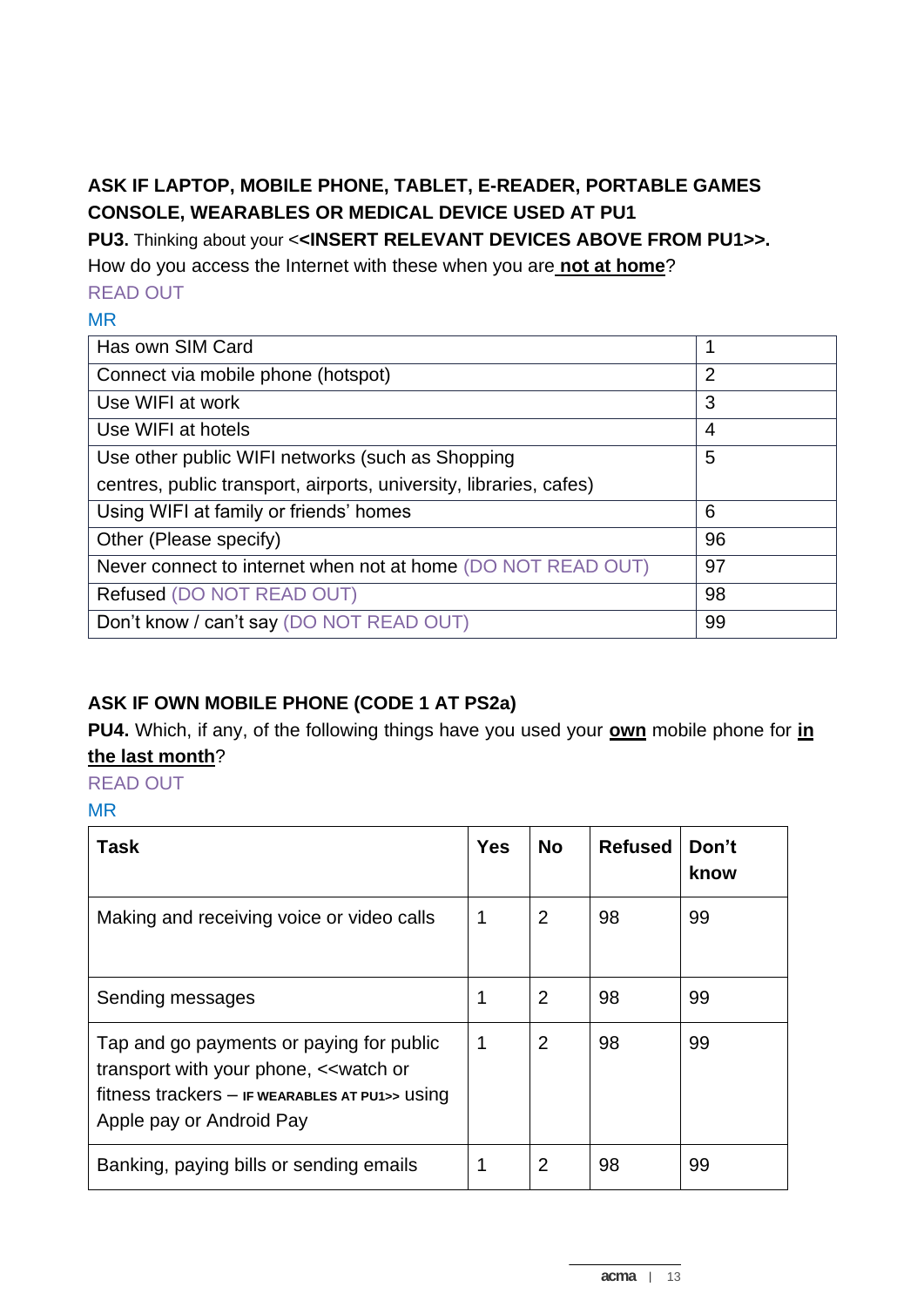| Loyalty or gift cards (e.g. Woolworths<br>rewards, Ikea, Coles/Myer)                              | 1           | 2              | 98 | 99 |
|---------------------------------------------------------------------------------------------------|-------------|----------------|----|----|
| Watching video content (streaming Netflix,<br>Foxtel, catch-up for free to air TV or You<br>Tube) | $\mathbf 1$ | $\overline{2}$ | 98 | 99 |
| Google Maps                                                                                       | 1           | $\overline{2}$ | 98 | 99 |
| Social media (e.g. Facebook, Twitter,<br>Instagram etc)                                           | 1           | $\overline{2}$ | 98 | 99 |
| Used an app on your phone for gambling<br>(including lottery)                                     | 1           | $\overline{2}$ | 98 | 99 |
| Reading news content                                                                              | 1           | 2              | 98 | 99 |
| Listening to audio (radio, music services or<br>podcasts)                                         | $\mathbf 1$ | 2              | 98 | 99 |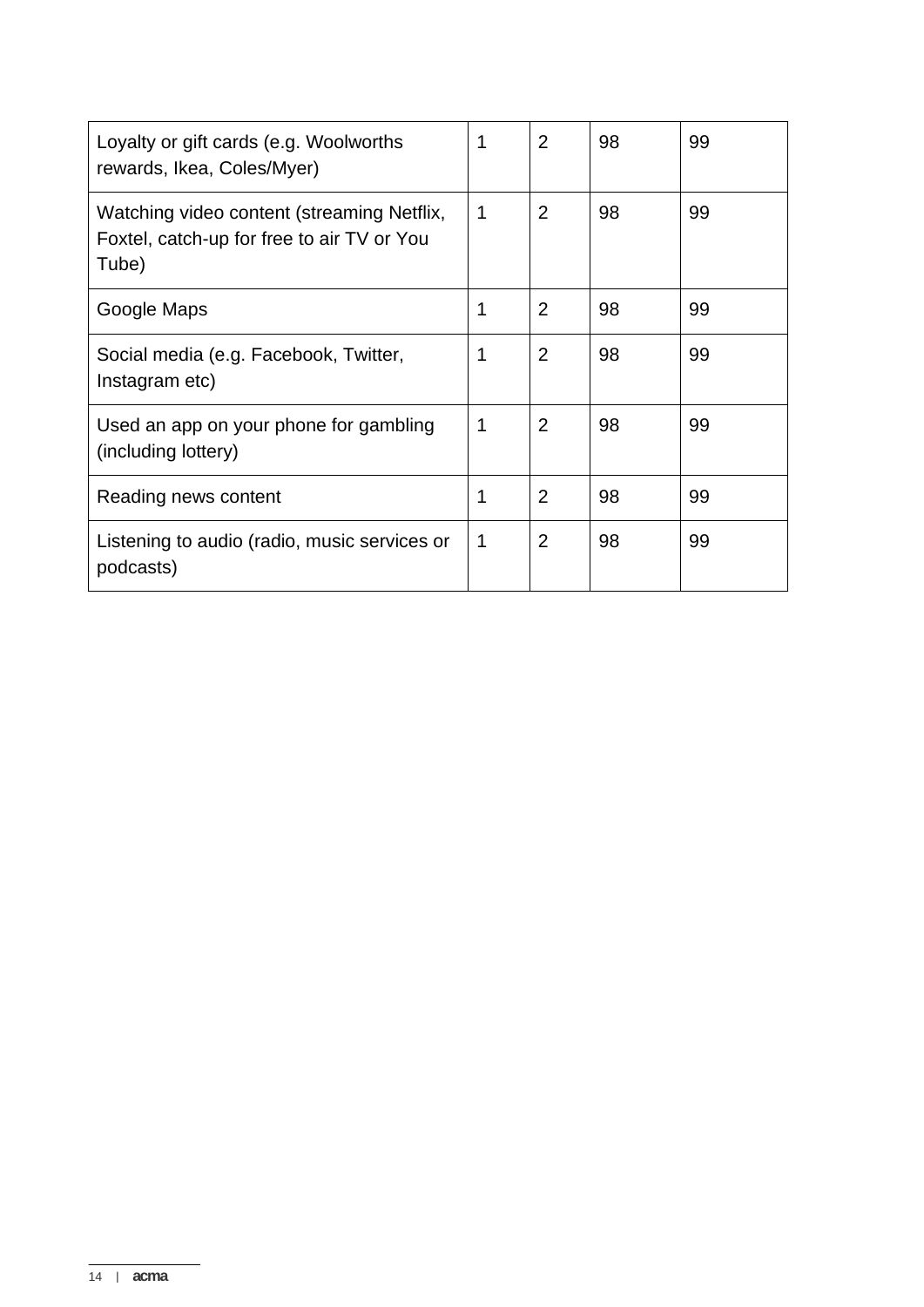## **ASK ALL**

**PU5**. I'm now going to read some factors that might affect your experience with your own <<**mobile phone and mobile broadband data** – IF BOTH PS2a AND PS2c A CODE 1>><< **mobile phone**– IF ONLY PS2a A CODE 1>><< **mobile broadband data**– IF ONLY PS2b A CODE 1>> **services.** For each one could you please tell me whether it is Extremely important, Very important, Moderately important, Slightly important or not important at all to you.

So firstly, how important or not is <<INSERT FACTOR>> to you? Would you say.... **READ OUT SCALE** 

## READ OUT EACH FACTOR. REPEAT SCALE AS NECESSARY.

|   |                                  | <b>Extre</b><br>mely<br><b>Impor</b><br>tant | Very<br><b>Impor</b><br>tant | Moder<br>ately<br><b>Impor</b><br>tant | Slightly<br>Importa<br>nt | <b>Not</b><br>Important<br>at all | <b>Refused</b><br>(DO)<br><b>NOT</b><br><b>READ</b><br><b>OUT</b> | Don't<br>Know/<br>Can't say<br><b>(DO NOT</b><br><b>READ OUT)</b> |
|---|----------------------------------|----------------------------------------------|------------------------------|----------------------------------------|---------------------------|-----------------------------------|-------------------------------------------------------------------|-------------------------------------------------------------------|
| Α | Good customer service            |                                              | $\overline{2}$               | 3                                      | 4                         | 5                                 | 98                                                                | 99                                                                |
| B | Not being locked into contract/s |                                              | $\overline{2}$               | 3                                      | 4                         | 5                                 | 98                                                                | 99                                                                |
|   | Price of services                |                                              | $\overline{2}$               | 3                                      | 4                         | 5                                 | 98                                                                | 99                                                                |
| D | Faults and issues being fixed    |                                              | $\overline{2}$               | 3                                      | 4                         | 5                                 | 98                                                                | 99                                                                |
| Е | Mobile coverage                  |                                              | $\overline{2}$               | 3                                      | 4                         | 5                                 | 98                                                                | 99                                                                |

#### SR FOR EACH FACTOR. RANDOMISE ORDER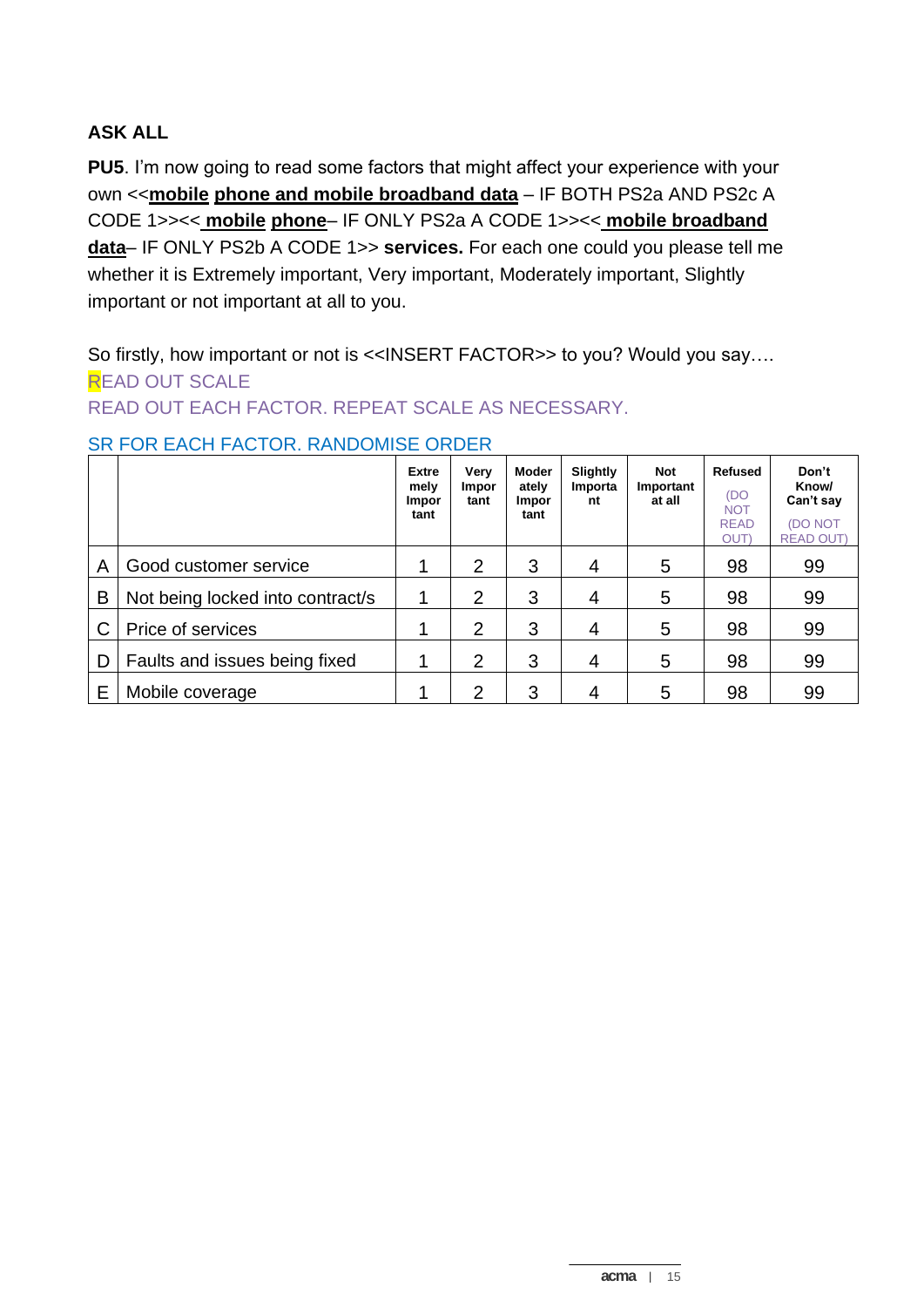## **SECTION 2 – EXPECTATIONS (E)**

#### **ASK ALL**

**PE1.** I am now going to read some statements related to your own <<**mobile phone and mobile broadband data** – IF BOTH PS2a AND PS2c A CODE 1>><< **mobile phone**– IF ONLY PS2a A CODE 1>><< **mobile broadband data**– IF ONLY PS2c A CODE 1>>**services.** For each one, can you please tell me whether you strongly agree, agree, neither agree nor disagree, disagree or strongly disagree.

So firstly, <<INSERT STATEMENT>> Would <you….

READ OUT SCALE. SR

REPEAT FOR EACH STATEMENT. REPEAT SCALE AS NECESSARY.

#### RANDOMISE STATEMENTS

|                                                                                                                                         | <b>Strongly</b><br>agree | Agree          | <b>Neither</b> | <b>Disagree</b> | <b>Strongly</b><br>disagree | <b>Refused</b><br>(DO<br><b>NOT</b><br><b>READ</b> ) | Don't<br>know<br><b>(DO NOT</b><br><b>READ)</b> |
|-----------------------------------------------------------------------------------------------------------------------------------------|--------------------------|----------------|----------------|-----------------|-----------------------------|------------------------------------------------------|-------------------------------------------------|
| You are on the right mobile plan<br>to meet your needs                                                                                  | 1                        | $\overline{2}$ | 3              | $\overline{4}$  | 5                           | 98                                                   | 99                                              |
| You expect your telco provider<br>to give you access to all the<br>information about your mobile<br>account and use when you need<br>it | 1                        | $\overline{2}$ | 3              | 4               | 5                           | 98                                                   | 99                                              |
| You expect that your telco<br>provider will not share your data<br>or personal information without<br>your permission                   | 1                        | $\overline{2}$ | 3              | $\overline{4}$  | 5                           | 98                                                   | 99                                              |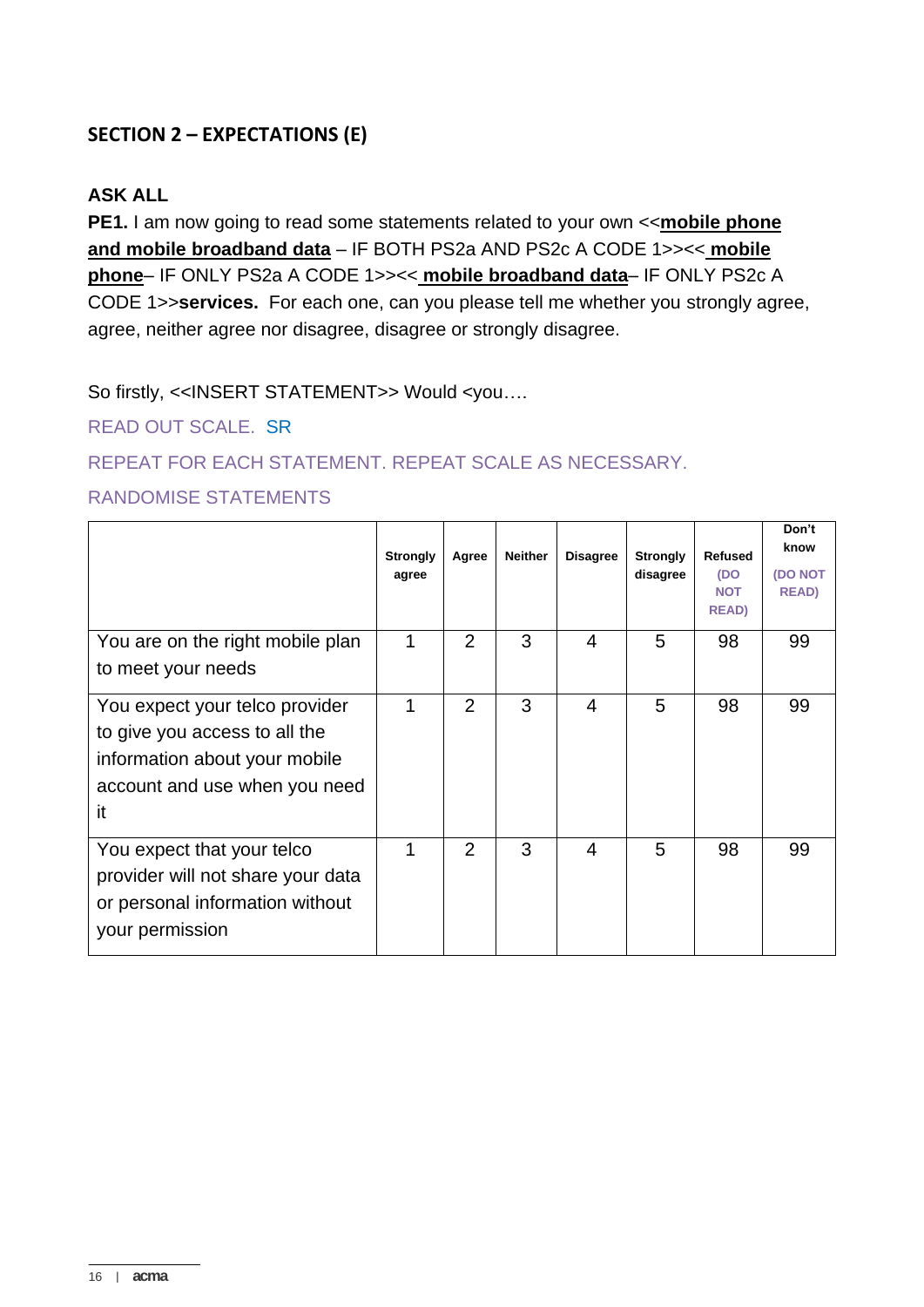## **SECTION 3 – ISSUES AND FAULTS (I)**

## **ASK IF OWN MOBILE PHONE (CODE 1 AT PS2a)**

**PI1.** In the last six months, have you had **any** issues or faults with your **own mobile phone services**? It doesn't matter if you did not contact your telco provider about it, only that they happened.

DO NOT READ OUT.

SR

| Yes        |    |
|------------|----|
| <b>No</b>  |    |
| Refused    | 98 |
| Don't know | 99 |

## **ASK IF OWN MOBILE BROADBAND DATA SERVICE (CODE 1 AT PS2c)**

**PI1a.** In the last six months, have you had **any** issues or faults with your **own mobile broadband data services**? It doesn't matter if you did not contact your telco provider about it, only that they happened.

IF NECESSARY: This relates to your dongle, your SIM card for a tablet or a laptop etc DO NOT READ OUT.

SR

| Yes        |    |
|------------|----|
| No         |    |
| Refused    | 98 |
| Don't know | 99 |

## **IF NO FAULT OR ISSUE FOR MOBILE PHONE OR MOBILE BROADBAND DATA (CODES 2-99 AT PI1 AND PI1a) GO TO CONTACTS OVERVIEW SECTION**

#### **ASK IF ISSUES OR FAULTS FOR MOBILE PHONE (CODE 1 AT PI1)**

**PI2a.** What issues or faults have you experienced with your **mobile phone services** in the last 6 months? Which others? Any others?DO NOT READ. MR

**ASK IF ISSUES OR FAULTS FOR MOBILE BROADBAND DATA (CODE 1 AT PI1a) PI2b.** What issues or faults have you experienced with your **mobile broadband data services** in the last 6 months? Which others? Any others?DO NOT READ. MR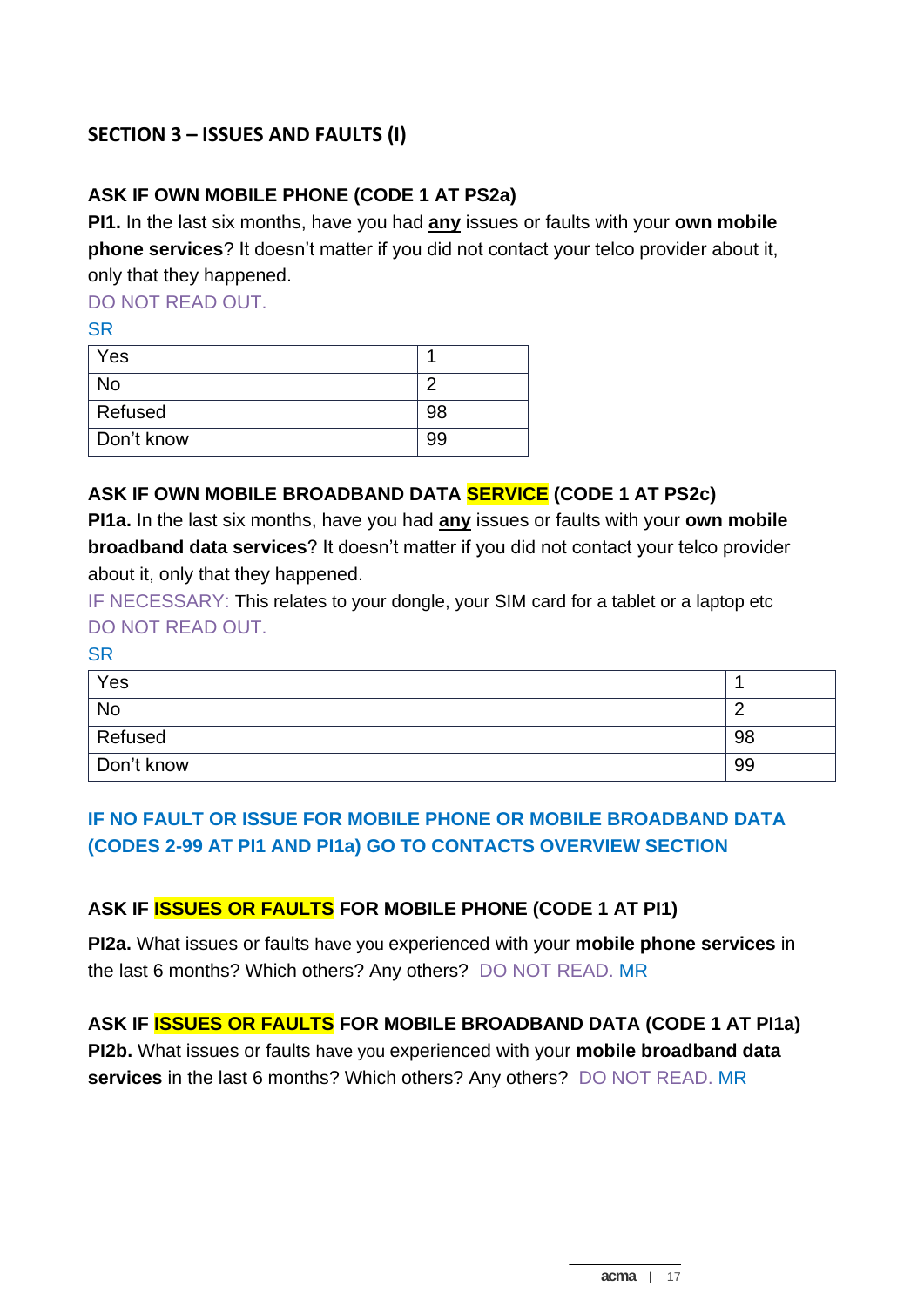|                                                                 | Mobile         | Mobile         |
|-----------------------------------------------------------------|----------------|----------------|
|                                                                 | phone          | broadband      |
|                                                                 |                | data           |
| Installation / set-up                                           |                |                |
| Activating your service for the first time                      | 1              | 1              |
| Issues with porting over mobile number from your previous telco | $\overline{2}$ | $\overline{2}$ |
| Time taken for mobile number to port over                       | 3              | 3              |
| Information / account or billing enquiry                        |                |                |
| Gathering information on services such as prices and inclusions | 5              | 5              |
| General enquiry about your account, other than billing          | 6              | 6              |
| Billing enquiry/ billing issue                                  | $\overline{7}$ | $\overline{7}$ |
| Charges for other services from your telco                      | 8              | 8              |
| Recharging issue                                                | 9              | 9              |
| Change, renew or buy a new plan (or data pack/top-up)           | 10             | 10             |
| Amending personal or contact details like changing address or   | 11             | 11             |
| providing a phone number or email                               |                |                |
| Cancellation / to switch to another provider                    | 12             | 12             |
| <b>Other</b>                                                    |                |                |
| Issue with hotspot                                              | 13             | 13             |
| New handset or equipment                                        | 15             | 15             |
| Roaming, usage overseas                                         | 16             | 16             |
| International calls (without roaming)                           | 17             | 17             |
| Internet speeds                                                 | 19             | 19             |
| Interruptions or drop-outs to your service                      | 20             | 20             |
| Other (specify)                                                 | 96             | 96             |
| Refused                                                         | 98             | 98             |
| Don't know / can't say                                          | 99             | 99             |

## **ASK IF >1 ISSUE OR FAULT MENTIONED AT PI2a-b**

**PI3.** And which one of those issues or faults has been the **biggest** problem for you in the last 6 months? DO NOT READ UNLESS REQUESTED PROGRAMMER: INSERT ALL FAULTS SELECTED AT PI2a-b **SR** 

**ASK IF ISSUE OR FAULT SELECTED AT PI3 IS MENTIONED FOR BOTH PHONE AND DATA AT PI2a-b, ASK:**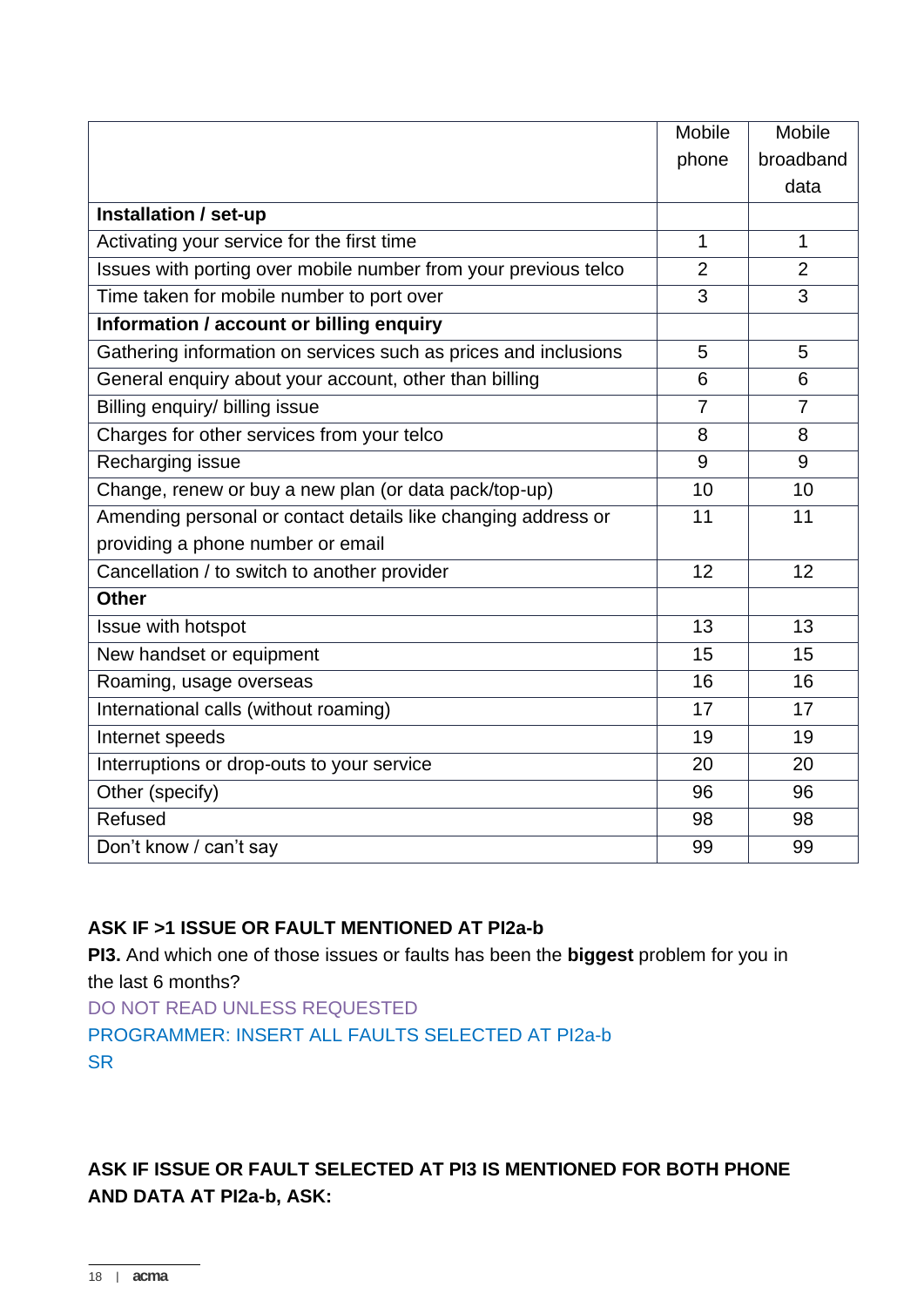**PI3a.** For which particular services did that relate to?

**SR** 

| Mobile phone service             |     |
|----------------------------------|-----|
| Mobile broadband data service    |     |
| <b>Refused (DO NOT READ OUT)</b> | -98 |
| Don't know (DO NOT READ OUT)     | 99  |

## **ASK ALL WITH ISSUE OR FAULT FOR MOBILE PHONE OR MOBILE BROADBAND DATA (CODE 1 AT PI1 OR PI1a).**

**PI4**. What, if anything, did you do about the issue or fault?

DO NOT READ

INTERVIEWER: IF RESPONDENT SAYS THEY CONTACTED/COMPLAINED TO THEIR TELCO, CODE BUT ASK IF THEY DID ANYTHING BEFORE THAT. MR

| $\overline{2}$ |
|----------------|
| 3              |
| 4              |
| 5              |
| 6              |
| 7              |
| 96             |
| 97             |
| 98             |
| 99             |
|                |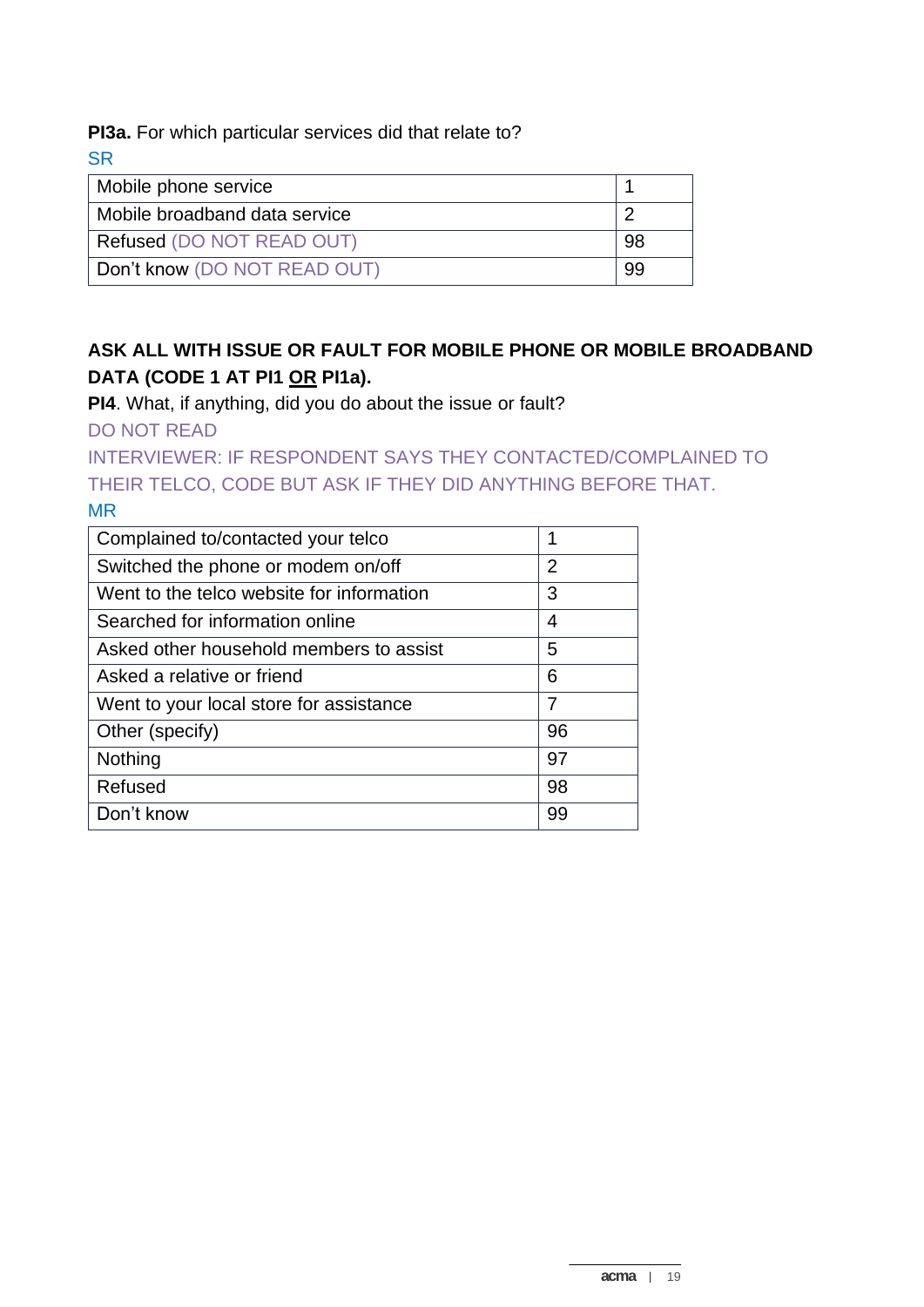## **SECTION 4 – CONTACT OVERVIEW (O)**

## **ASK ALL**

**PO1.** In the last 6 months have you contacted your << current telco – IF CODE 1, 98, 99 AT PS3 OR ONLY ONE MOBILE SERVICE AT PS2a/b>><<any of your current telcos – IF CODE 2 AT PS3>> about your own <<**mobile phone and mobile broadband data** – IF BOTH PS2a AND PS2c A CODE 1>><< **mobile phone**– IF ONLY PS2a A CODE 1>><< **mobile broadband data**– IF ONLY PS2c A CODE 1>>**services.** This contact could have been in any form such as by phone, online, in-person etc but doesn't include bill paying.

PROGRAMMER: IF COMPLAINED/CONTACTED CODE 1 AT PI4, DO NOT ASK BUT AUTOCODE AS "YES" BELOW.

SR

| Yes        |    | <b>CONTINUE</b>           |
|------------|----|---------------------------|
|            | 2  | GO TO CHANGES TO PLANS OR |
| No         |    | <b>PROVIDER</b>           |
|            | 98 | GO TO CHANGES TO PLANS OR |
| Refused    |    | <b>PROVIDER</b>           |
| Don't know | 99 | GO TO CHANGES TO PLANS OR |
|            |    | <b>PROVIDER</b>           |

#### **ASK ALL WHO HAVE CONTACTED THEIR TELCO (CODE 1 AT PO1)**

**PO2.** And for which of the following did you contact your telco about your <<**mobile phone and mobile broadband data** – IF BOTH PS2a AND PS2c A CODE 1>><< **mobile phone**– IF ONLY PS2a A CODE 1>><< **mobile broadband data**– IF ONLY PS2c A CODE 1>> **services** in the last 6 months?

#### READ OUT

| To make a complaint. That is an expression of                  |    |  |
|----------------------------------------------------------------|----|--|
| dissatisfaction made to a service provider in relation to your |    |  |
| mobile services or their complaints handling process, where    |    |  |
| you expect a response or resolution.                           |    |  |
| For another reason, not a complaint                            | 2  |  |
| Both complaint and another reason                              | 3  |  |
| Refused (DO NOT READ OUT)                                      | 98 |  |
| Don't know (DO NOT READ OUT)                                   | 99 |  |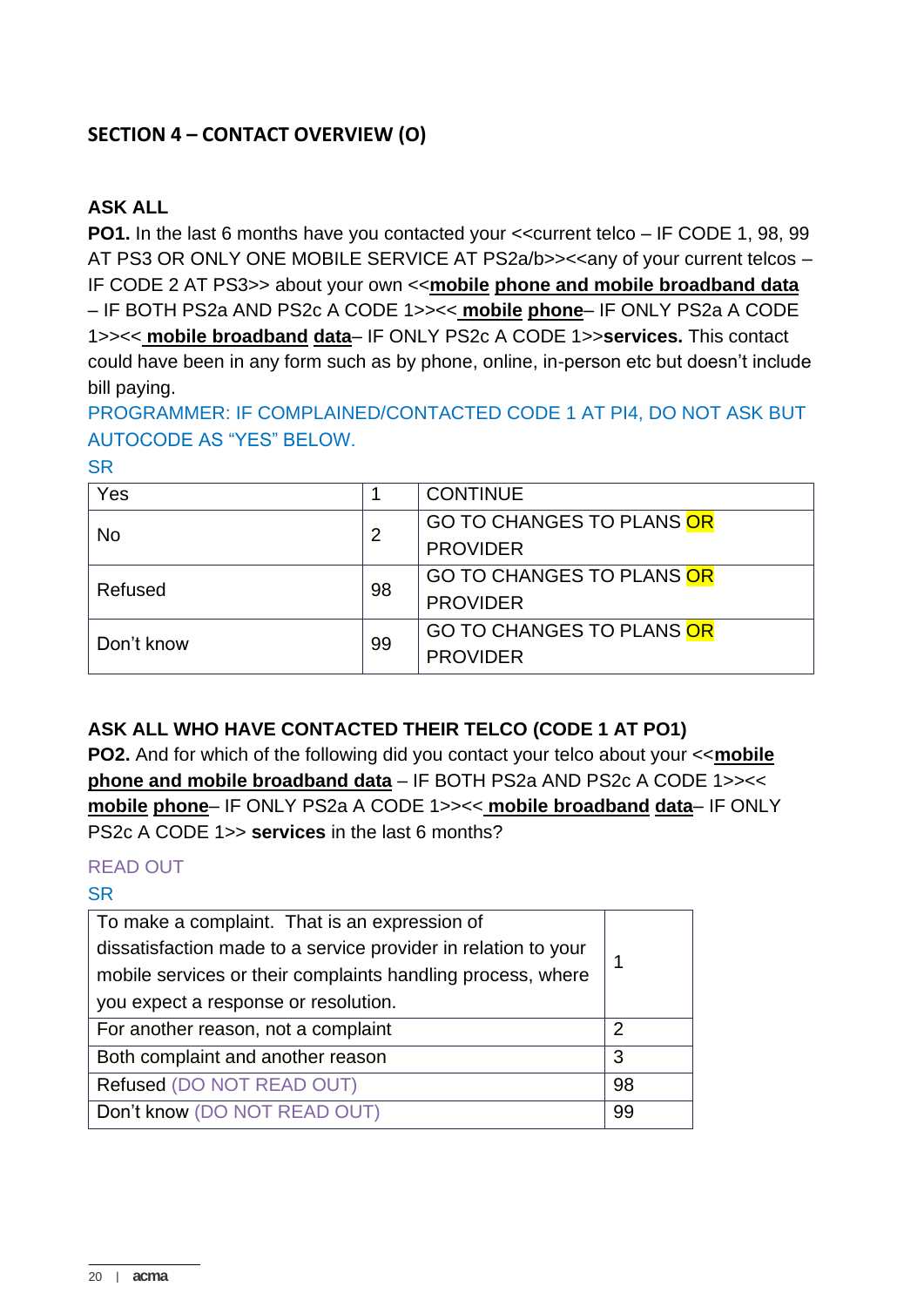## **ASK ALL WHO HAVE CONTACTED THEIR TELCO (CODE 1 AT PO1)**

**PO2a.** And was that for your mobile phone service or your mobile broadband data service or both?

## PROGRAMMER IF ONLY ONE SERVICE AT PS2a/c DO NOT ASK BUT AUTOCODE BELOW.

**SR** 

| Mobile phone service          |    |
|-------------------------------|----|
| Mobile broadband data service |    |
| <b>Both</b>                   | 3  |
| Refused                       | 98 |
| Don't know                    | 99 |

## **ASK ALL WHO CONTACTED ABOUT MOBILE PHONE OR MOBILE BROADBAND DATA (CODE 1, 2 or 3 AT PO2a)**

**PO3.** In which of the following ways have you contacted your telco about your <<**mobile phone services** – IF CODE 1 AT PO2a>><<**mobile broadband data services** – IF CODE 2 AT PO2a>><< <<**mobile phone and mobile broadband data services** – IF CODE 3 AT PO2a>> in the last 6 months?

## READ OUT

#### MR

| By phone                                           | 1              |
|----------------------------------------------------|----------------|
| By text message                                    | $\overline{2}$ |
| By mail or post                                    | 3              |
| In person in a store                               | 4              |
| Via email / online form                            | 5              |
| Online chat, web chat                              | 6              |
| Online via social media (e.g. Twitter or Facebook) | 7              |
| Or some other way (Please specify)                 | 96             |
| Refused (DO NOT READ OUT)                          | 98             |
| Don't know / can't say (DO NOT READ OUT)           | 99             |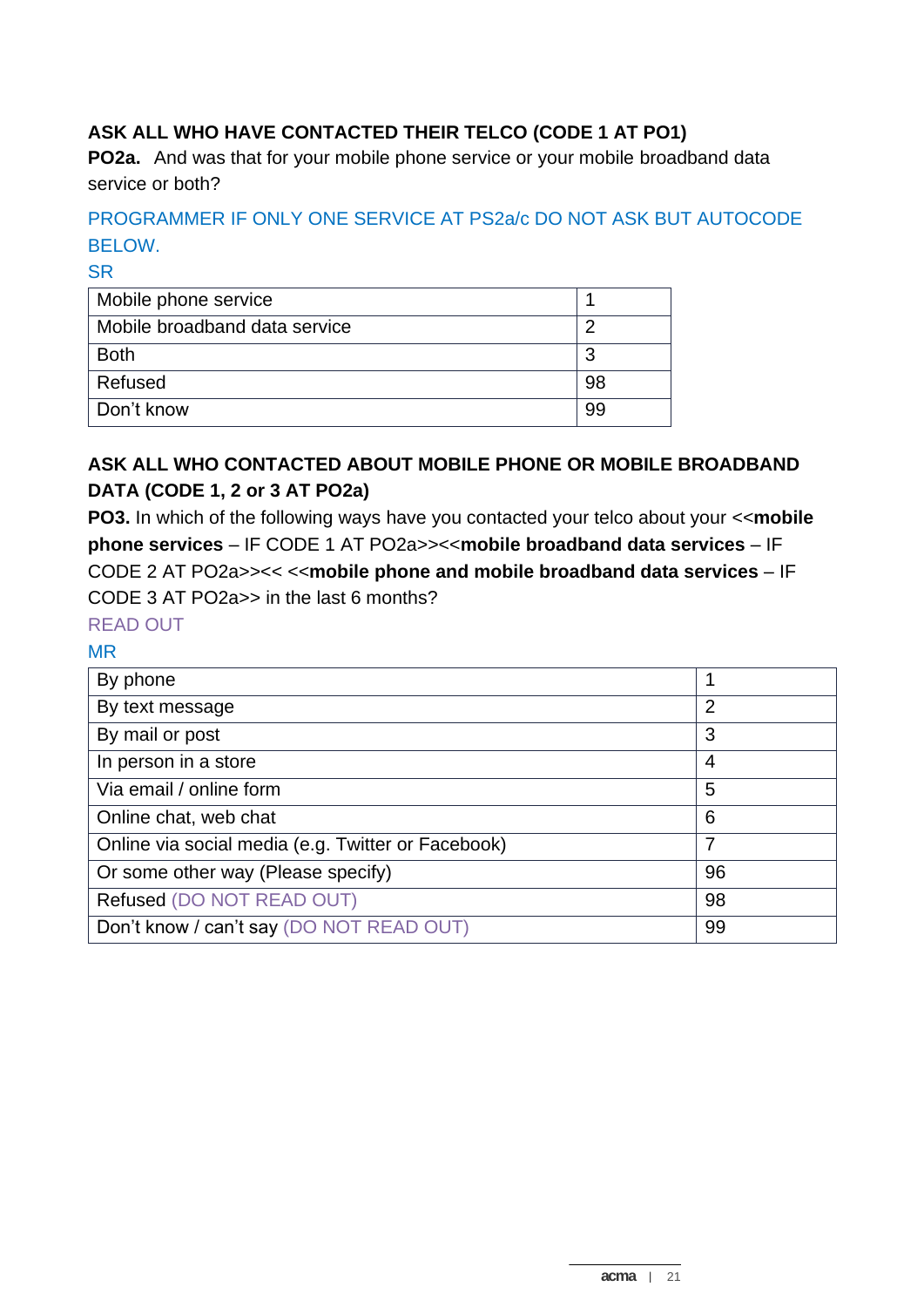## **SECTION 5 – COMPLAINTS (C)**

## **ASK ALL WHO MADE COMPLAINT TO TELCO (CODES 1 OR 3 AT PO2), OTHERS GO TO CONTACTS SECTION (PN1)**

You just mentioned that you made a complaint to your telco in the last 6 months about your mobile services.

We'd like to ask you a few questions about **the most recent complaint**.

#### **ASK IF MORE THAN ONE SERVICE CONTACTED ABOUT AT PO2a**

**PC1.** For which particular mobile service did you most recently make a complaint to your telco? Was it about your mobile phone service, mobile broadband data service or both?

**SR** 

| Mobile phone service                                 |     |
|------------------------------------------------------|-----|
| Mobile broadband data service                        |     |
| Both – not specific to one service (DO NOT READ OUT) | .97 |
| Refused (DO NOT READ OUT)                            | 98  |
| Don't know (DO NOT READ OUT)                         | 99  |

## **ASK ALL WHO MADE A COMPLAINT (CODES 1 OR 3 AT PO2)**

#### **PC2.** What was your most recent complaint about?

DO NOT READ BUT CLARIFY BASED ON LIST. COMPLAINT MAY NOT BE RELATED TO REPORTED FAULTS.

|                                                        | General | <b>Mobile</b>  | <b>Mobile</b> |
|--------------------------------------------------------|---------|----------------|---------------|
|                                                        |         | phone          | broadband     |
|                                                        |         |                | data          |
| Installation / set-up                                  |         |                |               |
| Activating your service for the first time             |         | 1              |               |
| Issues with porting over mobile number from your       | 2       | $\overline{2}$ | 2             |
| previous telco                                         |         |                |               |
| Time taken for mobile number to port over              | 3       | 3              | 3             |
| Information / account or billing enquiry               |         |                |               |
| Gathering information on services such as prices and   | 5       | 5              | 5             |
| inclusions                                             |         |                |               |
| General enquiry about your account, other than billing | 6       | 6              | 6             |
| Billing enquiry / billing issue                        | 7       | 7              |               |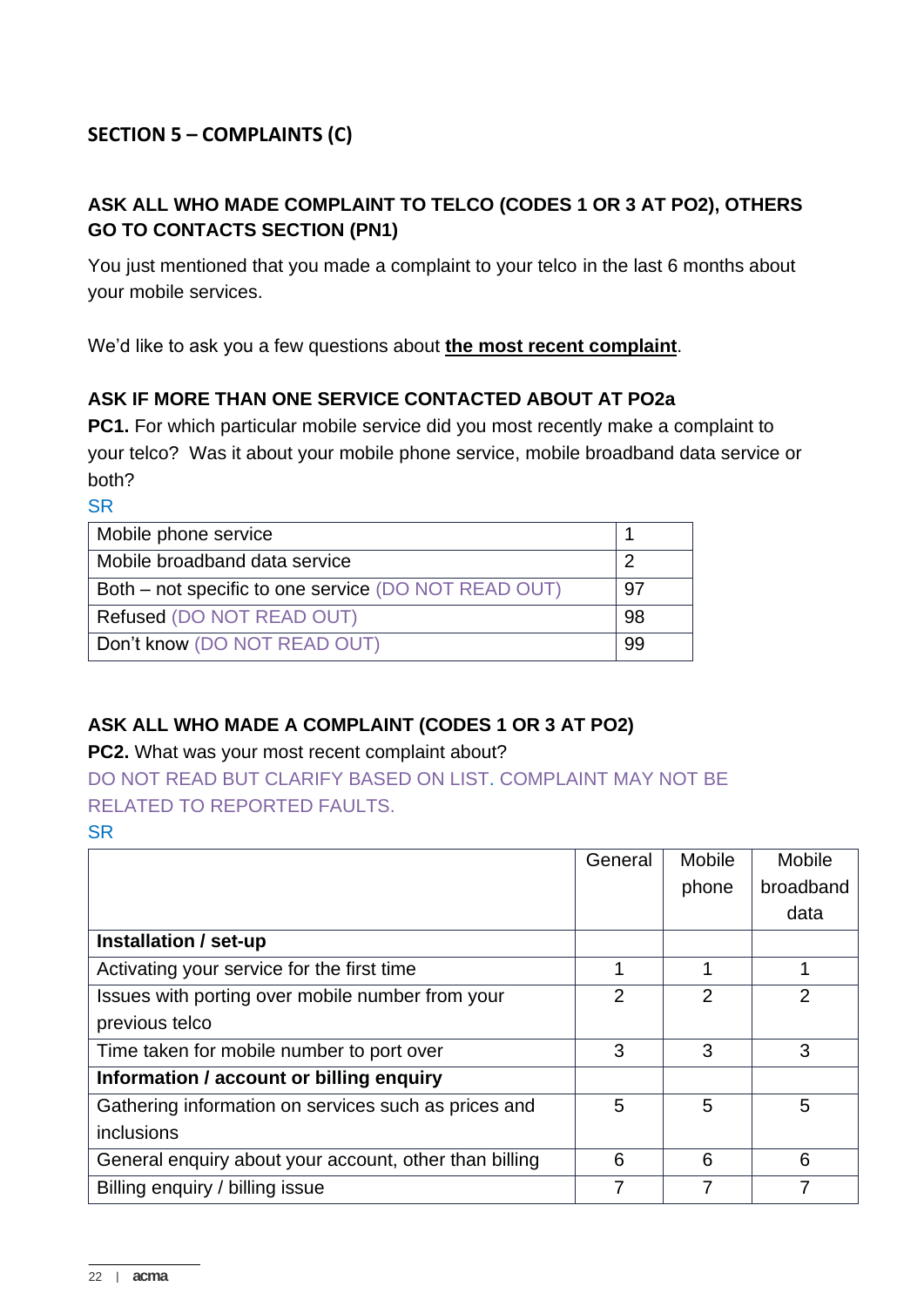| Charges for other services from your telco            | 8  | 8  | 8  |
|-------------------------------------------------------|----|----|----|
| Recharging issue                                      | 9  | 9  | 9  |
| Change, renew or buy a new plan (or data pack/top-up) | 10 | 10 | 10 |
| Amending personal or contact details like changing    | 11 | 11 | 11 |
| address or providing a phone number or email          |    |    |    |
| Cancellation / to switch to another provider          | 12 | 12 | 12 |
| <b>Other</b>                                          |    |    |    |
| <b>Issue with hotspot</b>                             | 13 | 13 | 13 |
| New handset or equipment                              | 15 | 15 | 15 |
| Roaming, usage overseas                               | 16 | 16 | 16 |
| International calls (without roaming)                 | 17 | 17 | 17 |
| Internet speeds                                       | 19 | 19 | 19 |
| Interruptions or drop-outs to your service            | 20 | 20 | 20 |
| Other (specify)                                       | 96 | 96 | 96 |
| Refused                                               | 98 | 98 | 98 |
| Don't know / can't say                                | 99 | 99 | 99 |

## **ASK ALL WHO MADE A COMPLAINT (CODES 1 OR 3 AT PO2)**

**PC3.** How did you **first** contact your telco to make your most recent complaint? DO NOT READ OUT

PROGRAMMER: IF ONLY ONE MEANS OF CONTACT AT PO3, DO NOT ASK BUT AUTOCODE SAME ANSWER BELOW.

| By phone                                           |    |
|----------------------------------------------------|----|
| By text message                                    | 2  |
| By mail or post                                    | 3  |
| In person in a store                               | 4  |
| Via Email / online form                            | 5  |
| Online chat, web chat                              | 6  |
| Online via social media (e.g. Twitter or Facebook) | 7  |
| Other (specify)                                    | 96 |
| Refused                                            | 98 |
| Don't know / can't say                             | 99 |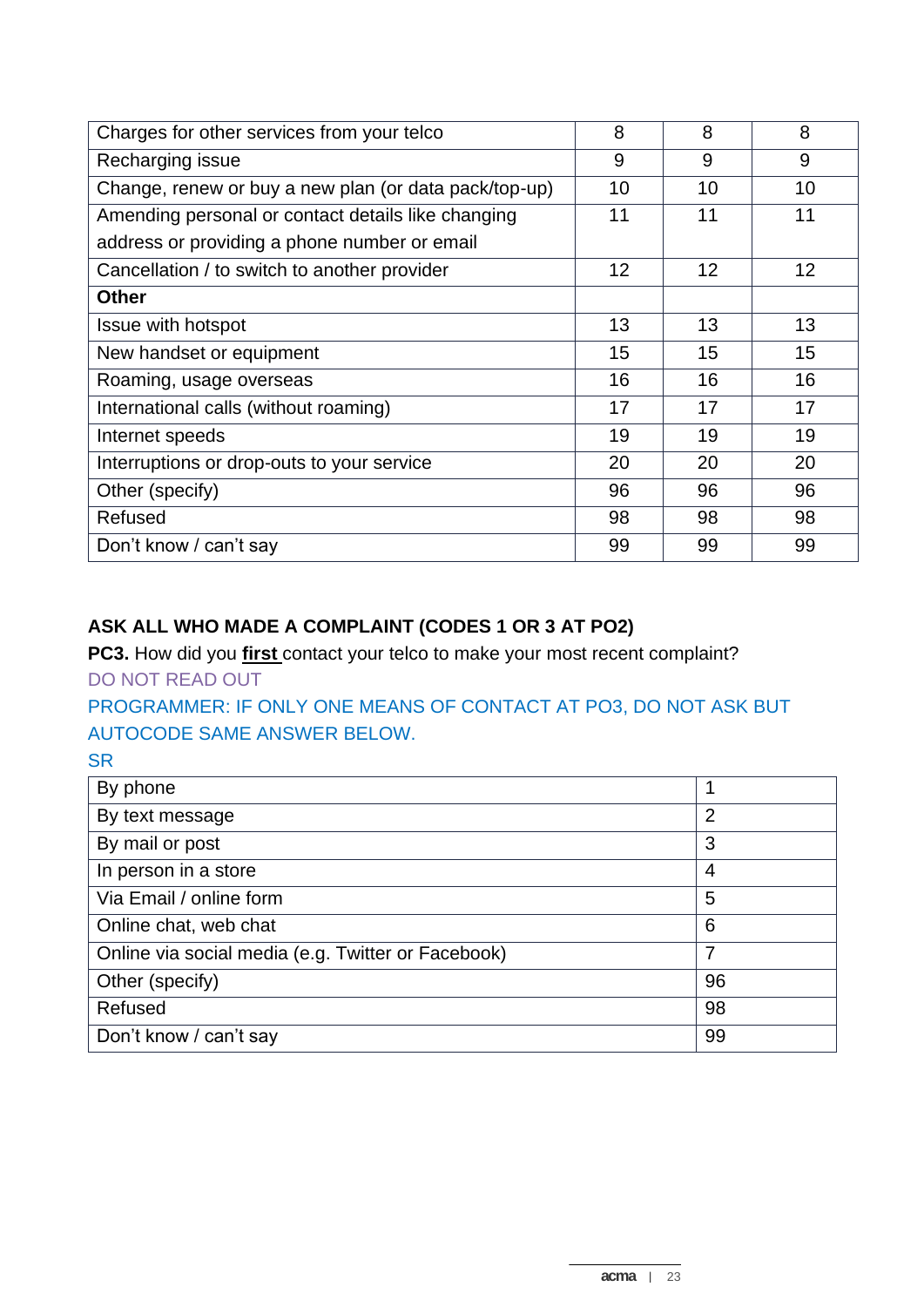## **ASK ALL WHO MADE A COMPLAINT (CODES 1 OR 3 AT PO2)**

**PC4.** And how long did it take to resolve your most recent complaint, from the first time you contacted your telco until your complaint was resolved? Was it resolved…? READ OUT. STOP READING ONCE RESPONDENT GIVES ANSWER INTERVIEWER: IF NOT RESOLVED, CHECK IF TELCO IS GOING TO GET BACK TO THE RESPONDENT ON THIS. IF YES, LEAVE AS NOT RESOLVED. IF NO GET RESPONDENT TO THINK ABOUT HOW LONG IT TOOK FROM FIRST TO LAST CONTACT WITH TELCO ON THIS.

#### **SR**

| On the same day                          |                | GO TO PC6       |
|------------------------------------------|----------------|-----------------|
| Within 2 working days                    | $\overline{2}$ | GO TO PC6       |
| Within 3 working days                    | 3              | GO TO PC6       |
| Between 4 working days and one week      | $\overline{4}$ | GO TO PC6       |
| Between one week and 3 weeks             | 5              | GO TO PC6       |
| More than 3 weeks                        | 6              | GO TO PC6       |
| Or is it is not currently resolved       | 97             | <b>CONTINUE</b> |
| Refused (DO NOT READ OUT)                | 98             | GO TO PC6       |
| Don't know / can't say (DO NOT READ OUT) | 99             | GO TO PC6       |

## **ASK IF COMPLAINT NOT RESOLVED (CODE 97 AT PC4)**

**PC5.** When did you first make this complaint?

#### READ OUT. STOP READING ONCE RESPONDENT GIVES ANSWER SR

| Today                                      |    |
|--------------------------------------------|----|
| Within the last 2 working days             | 2  |
| Within the last 3 working days             | 3  |
| Between 4 working days and one week ago    | 4  |
| Between one week and three weeks ago       | 5  |
| More than three weeks to up to a month ago | 6  |
| One month to up to three months ago        | 7  |
| Three months to up to six months ago       | 8  |
| More than six months ago                   | 9  |
| Refused (DO NOT READ OUT)                  | 98 |
| Don't know / can't say (DO NOT READ OUT)   | 99 |

## **ASK IF COMPLAINT RESOLVED (CODES 1-6 AT PC4)**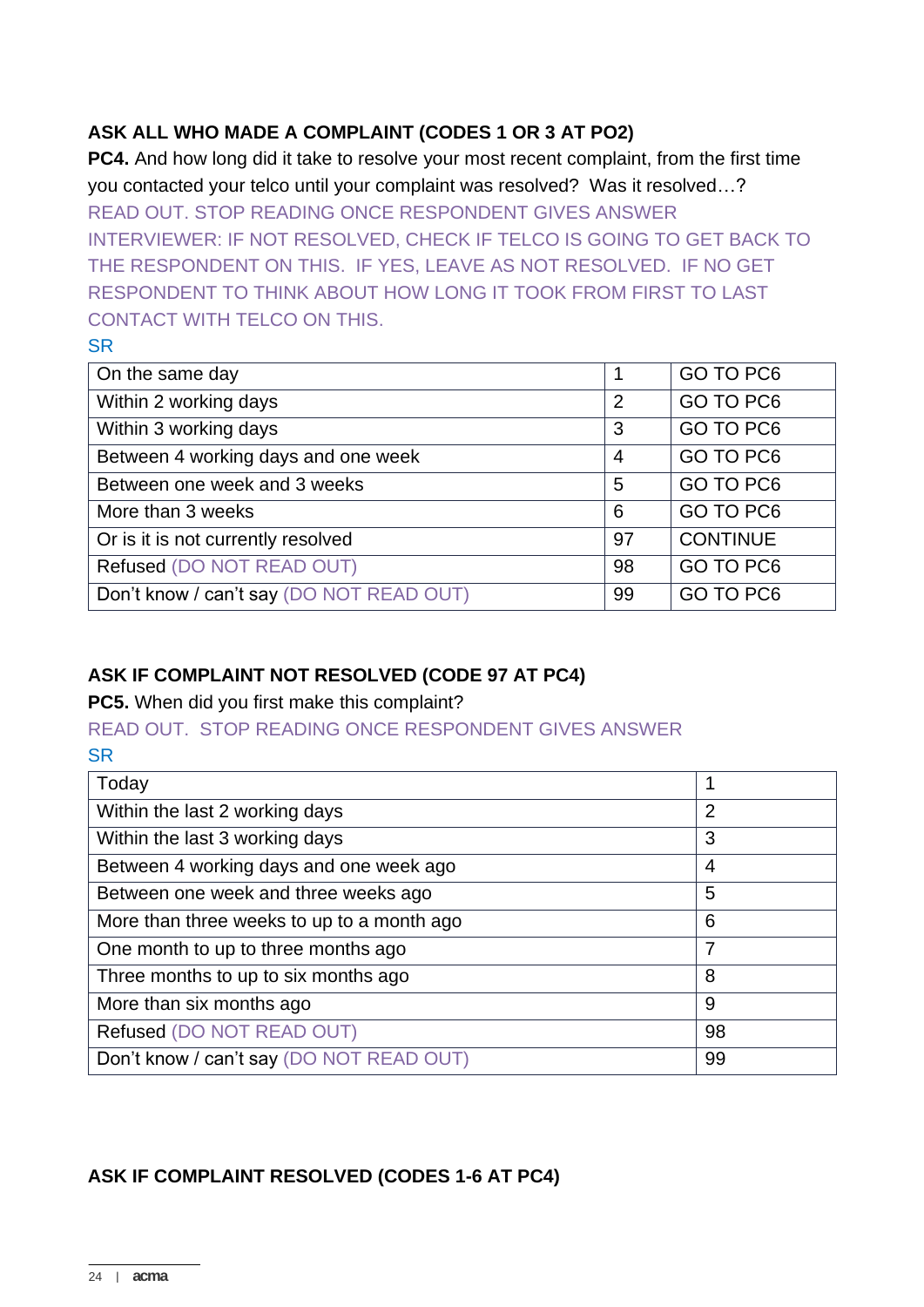**PC6.** Overall, how satisfied or dissatisfied were you with how that complaint was handled by the telco? Would you say you were:

## READ OUT

#### **SR**

| <b>Very Satisfied</b>                    |    |
|------------------------------------------|----|
| Satisfied                                | 2  |
| Neither satisfied nor dissatisfied       | 3  |
| <b>Dissatisfied</b>                      | 4  |
| Very dissatisfied                        | 5  |
| Refused (DO NOT READ OUT)                | 98 |
| Don't know / can't say (DO NOT READ OUT) | 99 |

## **ASK IF DISSATISFIED/VERY DISSATISFIED (CODES 4-5 AT PC6)**

**PC7.** Why do you say that? Which other reasons? Any other reasons?

## DO NOT READ OUT

## MR

| Problem/issue not resolved                                        | 1              |
|-------------------------------------------------------------------|----------------|
| Too long to fix/take action                                       | $\overline{2}$ |
| Too many transfers/waiting on the phone for too long              | 3              |
| Poor communication/lack of communication about problem resolution | $\overline{4}$ |
| Recurring problem/ongoing problem                                 | 5              |
| Offshore call centre                                              | 6              |
| Nobody would take responsibility for fixing your problem          | $\overline{7}$ |
| You were told to contact another organisation (e.g. NBN Co).      | 8              |
| It took multiple calls/contact to get something done              | 9              |
| Compensation not given                                            | 10             |
| <b>Compensation insufficient</b>                                  | 11             |
| No apology given                                                  | 12             |
| Conflicting advice given                                          | 13             |
| Other (specify)                                                   | 96             |
| No reason in particular                                           | 97             |
| Refused                                                           | 98             |
| Don't know / can't say                                            | 99             |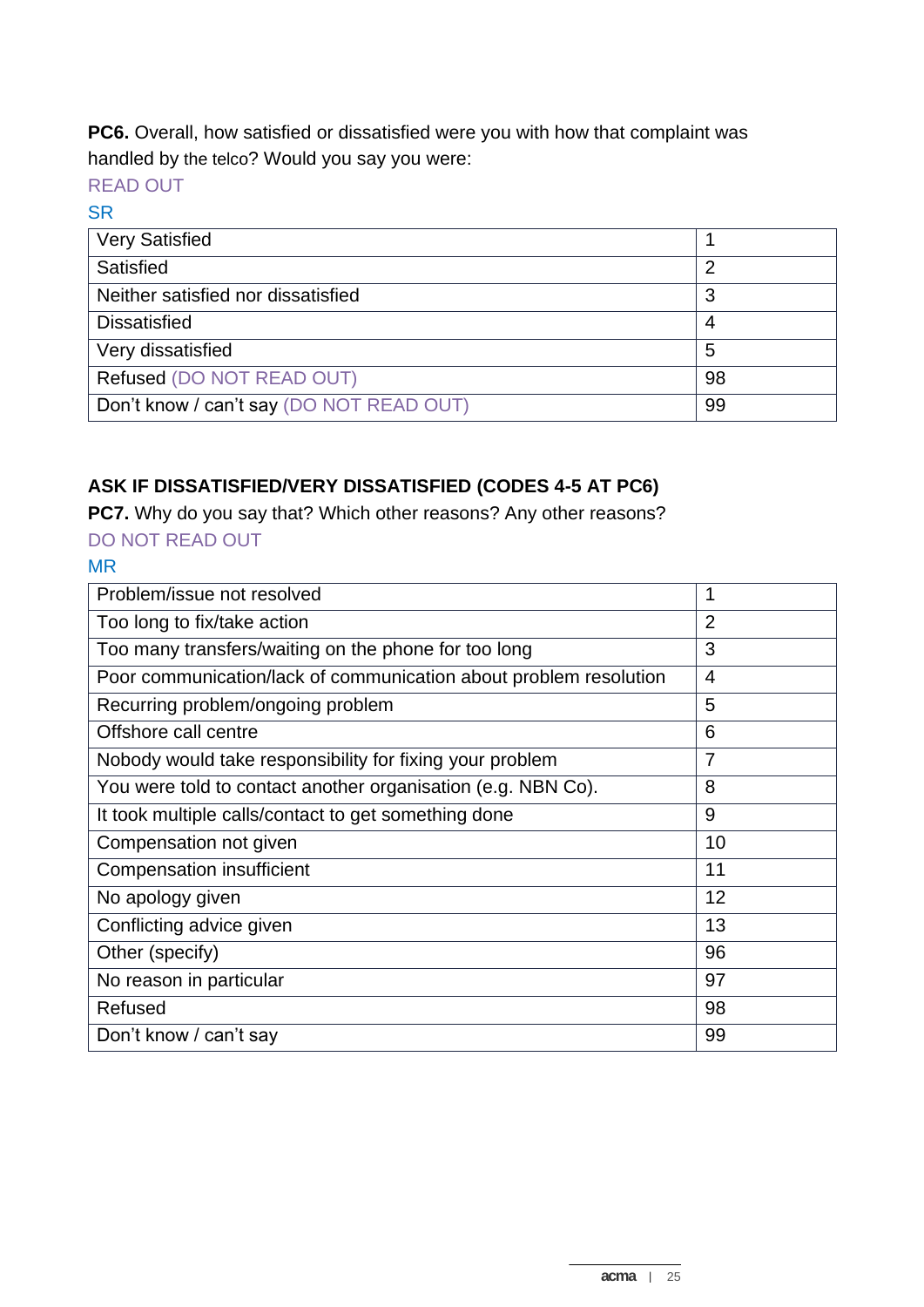## **SECTION 6 – CONTACT FOR ENQUIRIES (N)**

## **ASK ALL WHO CONTACTED TELCO FOR ENQUIRY (CODES 2 OR 3 AT PO2), OTHERS GO TO CHANGES TO PLANS OR PROVIDER SECTION (PW1)**

Earlier you mentioned that you contacted your telco in the last 6 months about your mobile services, but **not to make a complaint**.

We'd like to ask you a few questions about **the most recent contact** for this purpose.

## **ASK IF MORE THAN ONE SERVICE CONTACTED ABOUT AT PO2a**

**PN1.** For which particular mobile service did your most recently contact your telco for in that case? Was it specific to your mobile phone service, your mobile broadband data service or both?

| Mobile phone service                                 |     |
|------------------------------------------------------|-----|
| Mobile broadband data service                        |     |
| Both – not specific to one service (DO NOT READ OUT) | .97 |
| Refused (DO NOT READ OUT)                            | 98  |
| Don't know (DO NOT READ OUT)                         | 99  |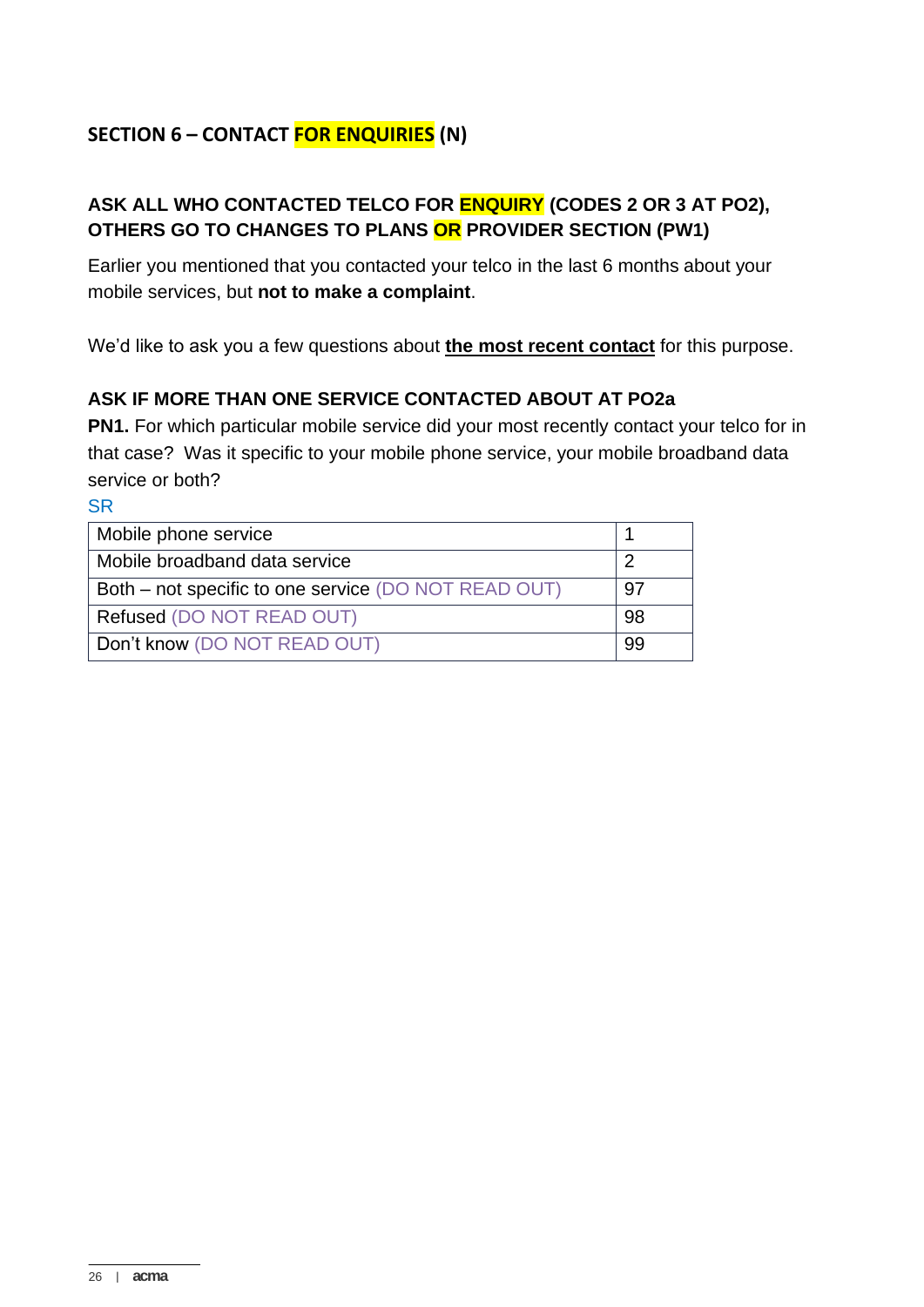# **ASK ALL WHO CONTACTED TELCO FOR ENQUIRY (CODES 2 OR 3 AT PO2)**

**PN2**. What did you most recently contact your telco for about in that case? DO NOT READ BUT CLARIFY BASED ON LIST.

IF MORE THAN ONE REASON PROBE FOR MOST IMPORTANT/PRIMARY REASON.

|                                                        | General        | Mobile         | <b>Mobile</b>  |
|--------------------------------------------------------|----------------|----------------|----------------|
|                                                        |                | phone          | broadba        |
|                                                        |                |                | nd data        |
| Installation / set-up                                  |                |                |                |
| Activating your service for the first time             | $\mathbf{1}$   | $\mathbf{1}$   | $\mathbf{1}$   |
| Issues with porting over mobile number from your       | $\overline{2}$ | $\overline{2}$ | $\overline{2}$ |
| previous telco                                         |                |                |                |
| Time taken for mobile number to port over              | 3              | 3              | 3              |
| Information / account or billing enquiry               |                |                |                |
| Gathering information on services such as prices and   | 5              | 5              | 5              |
| inclusions                                             |                |                |                |
| General enquiry about your account, other than billing | 6              | 6              | 6              |
| Billing enquiry / billing issue                        | $\overline{7}$ | $\overline{7}$ | $\overline{7}$ |
| Charges for other services from your telco             | 8              | 8              | 8              |
| Recharging issue                                       | 9              | 9              | 9              |
| Change, renew or buy a new plan (or data pack/top-up)  | 10             | 10             | 10             |
| Amending personal or contact details like changing     | 11             | 11             | 11             |
| address or providing a phone number or email           |                |                |                |
| Cancellation / to switch to another provider           | 12             | 12             | 12             |
| <b>Other</b>                                           |                |                |                |
| Issue with hotspot                                     | 13             | 13             | 13             |
| New handset or equipment                               | 15             | 15             | 15             |
| Roaming, usage overseas                                | 16             | 16             | 16             |
| International calls (without roaming)                  | 17             | 17             | 17             |
| Internet speeds                                        | 19             | 19             | 19             |
| Interruptions or drop-outs to your service             | 20             | 20             | 20             |
| Other (specify)                                        | 96             | 96             | 96             |
| Refused                                                | 98             | 98             | 98             |
| Don't know / can't say                                 | 99             | 99             | 99             |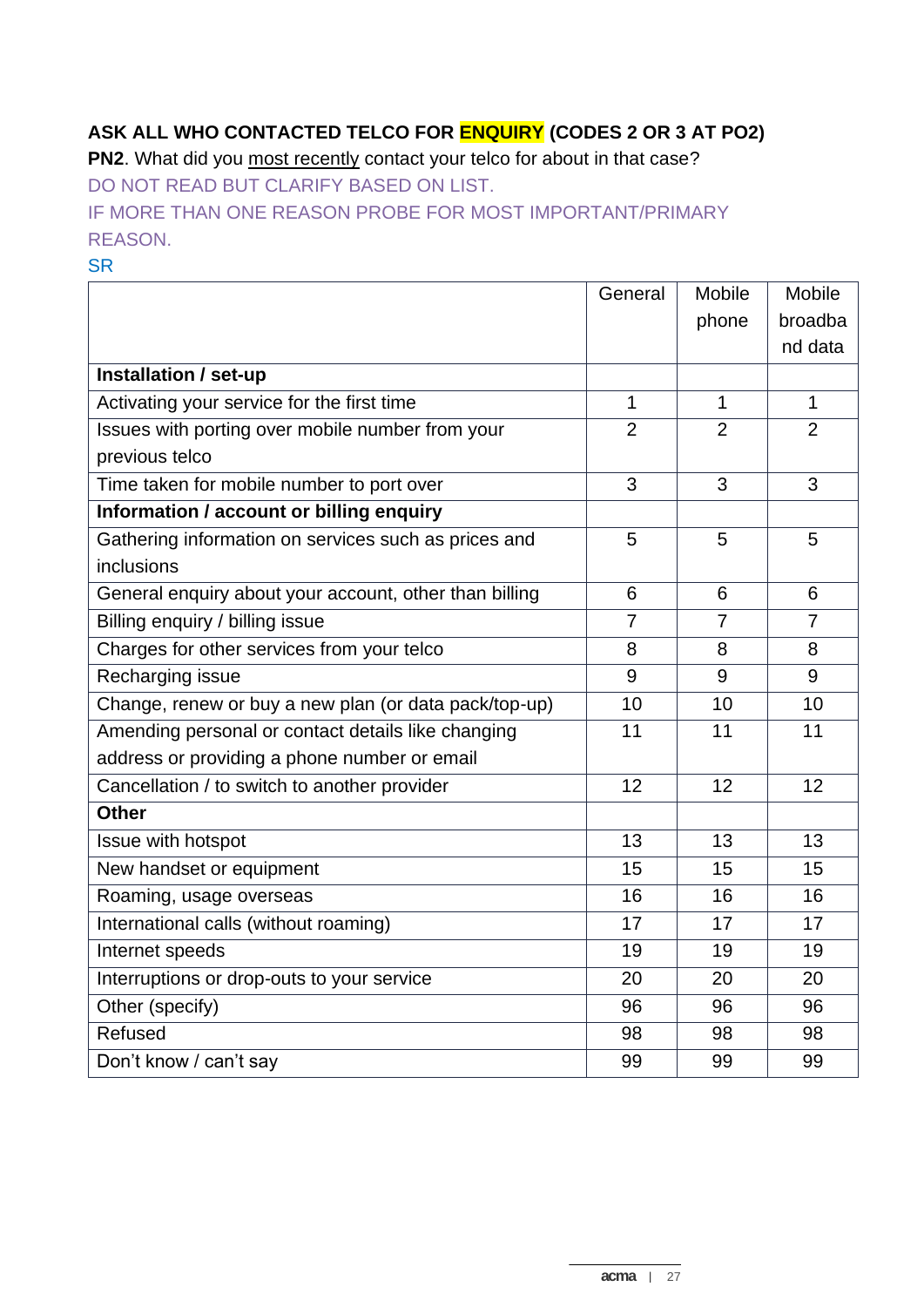## **ASK ALL WHO CONTACTED TELCO FOR ENQUIRY (CODES 2 OR 3 AT PO2)**

**PN3.** How did you first contact your telco for this?

DO NOT READ OUT

## PROGRAMMER: IF ONLY ONE MEANS OF CONTACT AT PO3, DO NOT ASK BUT AUTOCODE SAME ANSWER BELOW.

**SR** 

| By phone                                           |                |
|----------------------------------------------------|----------------|
| By text message                                    | $\overline{2}$ |
| By mail or post                                    | 3              |
| In person in a store                               | 4              |
| Via Email / online form                            | 5              |
| Online chat, web chat                              | 6              |
| Online via social media (e.g. Twitter or Facebook) | 7              |
| Other (specify)                                    | 96             |
| Refused                                            | 98             |
| Don't know / can't say                             | 99             |

## **ASK ALL WHO CONTACTED TELCO FOR ENQUIRY (CODES 2 OR 3 AT PO2)**

**PN4.** Overall, how satisfied or dissatisfied were you with how your query was handled by your telco? Would you say you were**:**

READ OUT

| <b>Very Satisfied</b>                    |    |
|------------------------------------------|----|
| Satisfied                                | 2  |
| Neither satisfied nor dissatisfied       | 3  |
| <b>Dissatisfied</b>                      |    |
| Very dissatisfied                        | 5  |
| Refused (DO NOT READ OUT)                | 98 |
| Don't know / can't say (DO NOT READ OUT) | 99 |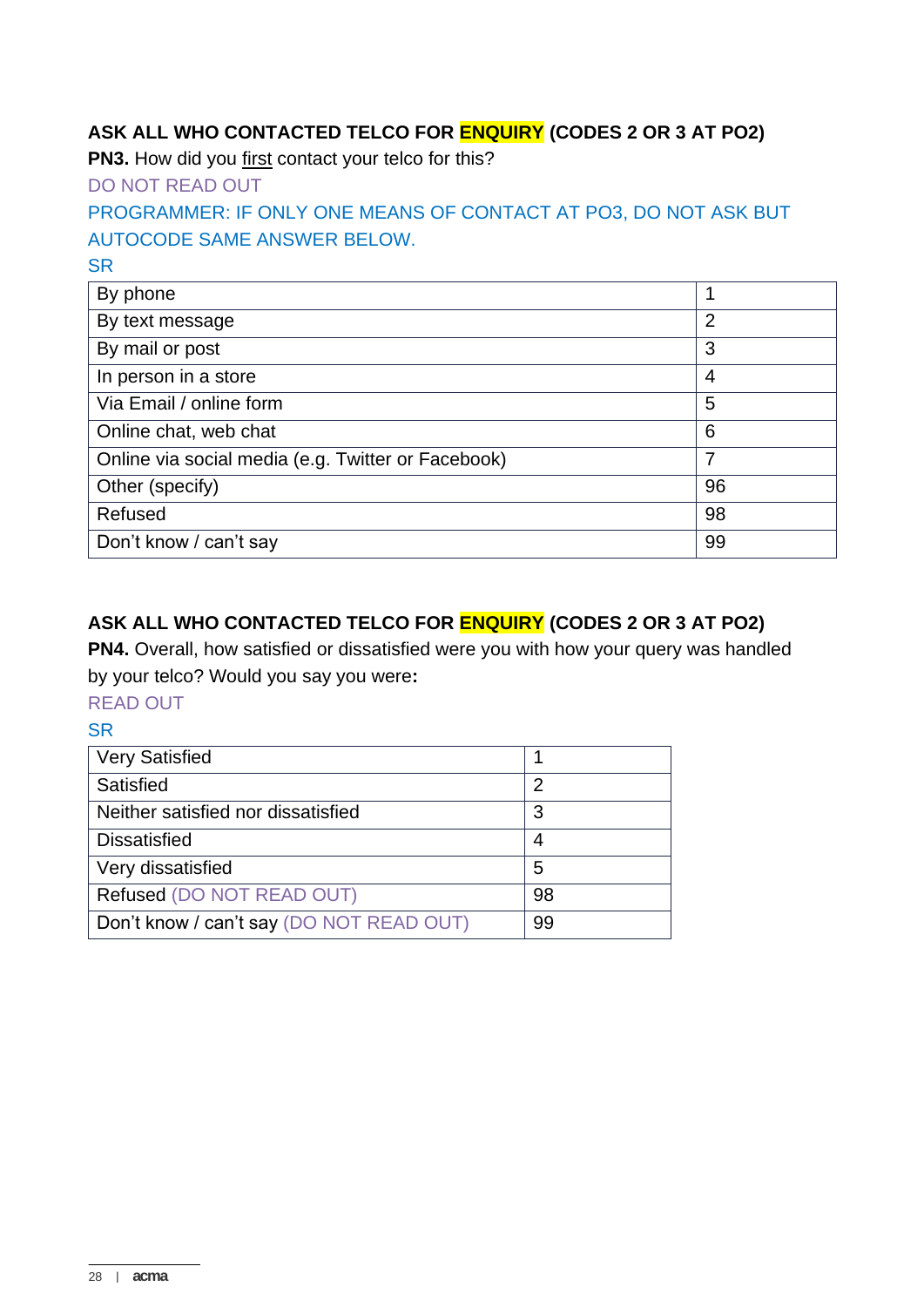# **ASK IF DISSATISFIED/VERY DISSATISFIED (CODES 4 OR 5 AT PN4)**

**PN5.** Why do you say that? Which other reasons? Any other reasons?

DO NOT READ

#### MR

| Problem/issue not resolved                                        | 1              |
|-------------------------------------------------------------------|----------------|
| Too long to fix/take action                                       | $\overline{2}$ |
| Too many transfers/waiting on the phone for too long              | 3              |
| Poor communication/lack of communication about problem resolution | $\overline{4}$ |
| Recurring problem/ongoing problem                                 | 5              |
| Offshore call centre                                              | 6              |
| Nobody would take responsibility for fixing your problem          | 7              |
| You were told to contact another organisation (e.g. NBN Co)       | 8              |
| It took multiple calls/contact to get something done              | 9              |
| Compensation not given                                            | 10             |
| <b>Compensation insufficient</b>                                  | 11             |
| No apology given                                                  | 12             |
| Conflicting advice given                                          | 13             |
| Other (specify)                                                   | 96             |
| No reason in particular                                           | 97             |
| Refused                                                           | 98             |
| Don't know / can't say                                            | 99             |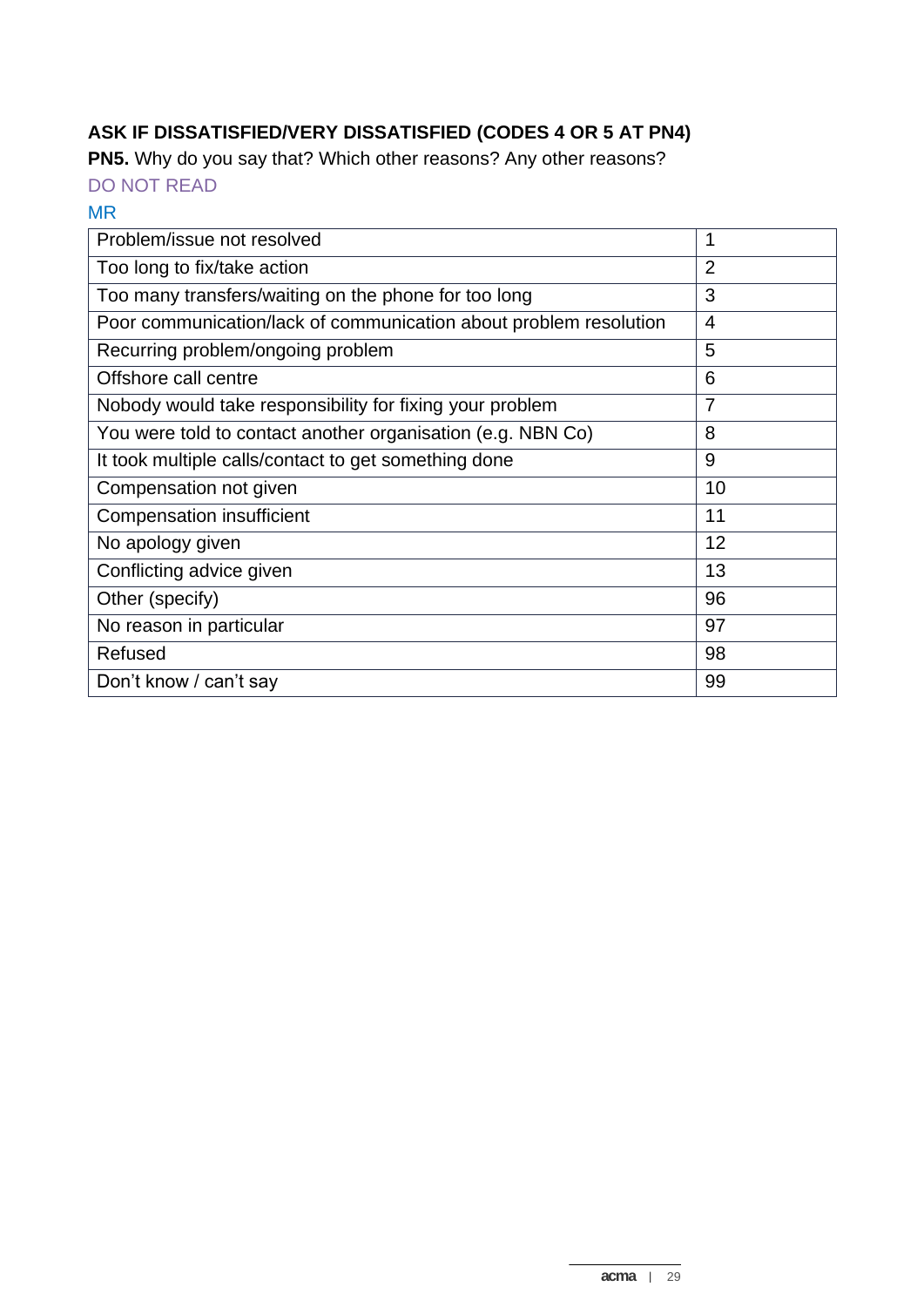## **SECTION 7 – CHANGES TO PLANS OR PROVIDERS (W)**

#### **ASK ALL**

Now we are going to ask you some questions about the current provider for your own <<**mobile phone and mobile broadband data** – IF BOTH PS2a AND PS2c A CODE 1>><< **mobile phone**– IF ONLY PS2a A CODE 1>><< **mobile broadband data**– IF ONLY PS2c A CODE 1>> **services.**

#### **ASK IF OWN MOBILE PHONE (CODE 1 AT PS2a)**

**PW1a.** How long have you been with your current telco provider for your mobile phone service?

READ OUT. MR

#### **ASK IF OWN MOBILE BROADBAND DATA SERVICE (CODE 1 AT PS2c)**

**PW1b.** And how long have you been with your current telco provider for your mobile broadband data service?

READ OUT. MR

|                                          | Mobile | <b>Mobile</b> |
|------------------------------------------|--------|---------------|
|                                          | phone  | broadband     |
|                                          |        | data          |
| Less than 6 months                       |        |               |
| 6 months up to one year                  | 2      | 2             |
| One up to two years                      | 3      | 3             |
| Two up to five years                     | 4      | 4             |
| More than five years                     | 5      | 5             |
| Refused (DO NOT READ OUT)                | 98     | 98            |
| Don't know / can't say (DO NOT READ OUT) | 99     | 99            |

#### **ASK ALL**

**PW2.** Have you changed your telco provider or changed plan in the last two years? By change of plan we mean changes you elected to make, not any changes made by your telco.

| Yes                                                            |    |
|----------------------------------------------------------------|----|
| No - no changes made (including this is first ever telco/plan) |    |
| Refused                                                        | 98 |
| Don't know / can't say                                         | 99 |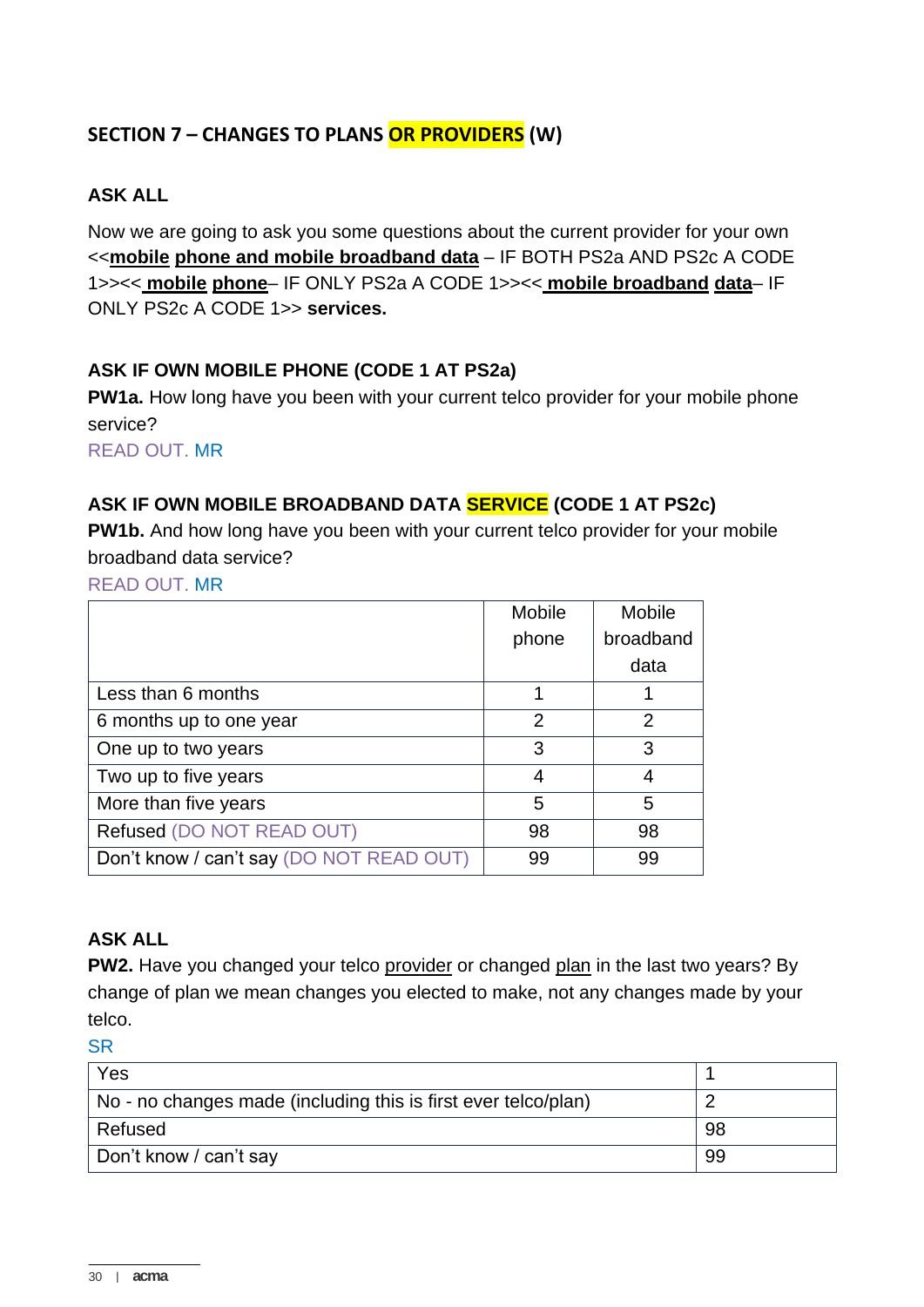## **ASK IF HAVE NOT CHANGED PLAN OR PROVIDER IN LAST TWO YEARS (CODE 2 AT PW2)**

**PW3.** Have you actively considered changing a plan with your provider or changing telco provider in the last two years? By "actively" we mean you've looked up information, or visited a telco store, looked on websites, or contacted your telco, contacted other telcos, or sought advice from forums, comparison websites or families or friends etc.

#### SR

| Yes, actively considered                 |    | <b>CONTINUE</b>           |
|------------------------------------------|----|---------------------------|
| No, did not actively consider            |    | <b>GO TO SATISFACTION</b> |
| Refused (DO NOT READ OUT)                | 98 | GO TO SATISFACTION        |
| Don't know / can't say (DO NOT READ OUT) | 99 | <b>GO TO SATISFACTION</b> |

## **ASK IF ACTIVELY CONSIDERED BUT NOT CHANGED (CODE 1 AT PW3)**

**PW4.** Can you tell us why you did not change plan with your current telco provider or change telco provider after actively considering it? Which other reasons? Any other reasons?

#### PROBE FULLY

#### DO NOT READ OUT

#### MR

| You couldn't save money/it wasn't any cheaper                          | 1  |
|------------------------------------------------------------------------|----|
| It was too confusing                                                   | 2  |
| It was too much time and/or effort                                     | 3  |
| It was too hard to compare offers                                      | 4  |
| Your telco offered to match the deal you found                         | 5  |
| You told your telco you were thinking of moving and they offered you a | 6  |
| better deal                                                            |    |
| Other offers were the same or pretty similar                           | 7  |
| You were not able to take your phone number with you                   | 8  |
| Other (specify)                                                        | 96 |
| No particular reason                                                   | 97 |
| Refused                                                                | 98 |
| Don't know / can't say                                                 | 99 |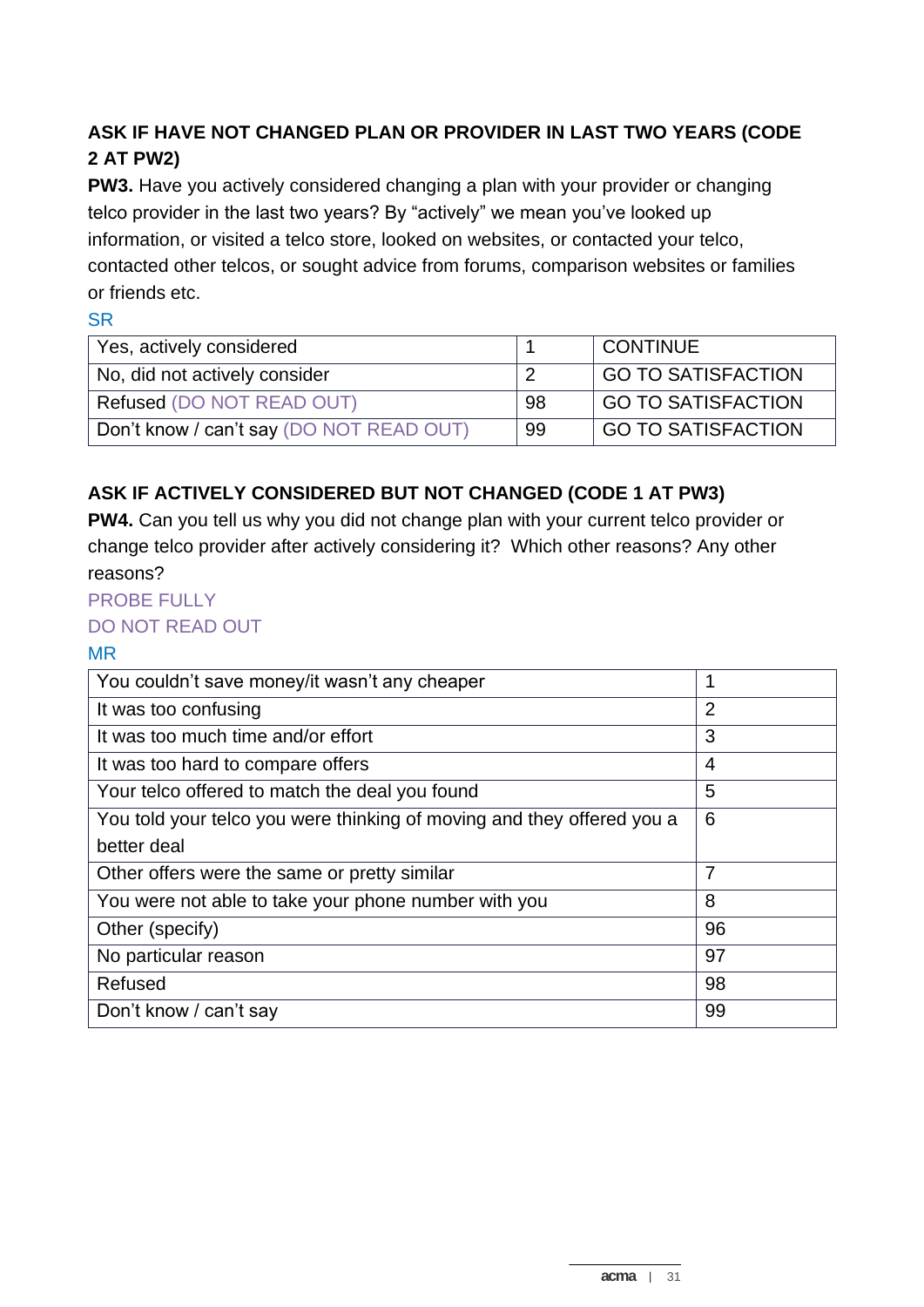## **SECTION 8 - SATISFACTION (F)**

## **ASK ALL**

**PF1.** I'd now like you to tell me how satisfied you are with each of the following aspects of your own <<**mobile phone and mobile broadband data** – IF BOTH PS2a AND PS2c A CODE 1>><< **mobile phone**– IF ONLY PS2a A CODE 1>><< **mobile broadband data**– IF ONLY PS2c A CODE 1>> **services.**

For each aspect I read out, can you please tell me whether you are very satisfied, satisfied, neither satisfied nor dissatisfied, dissatisfied or very dissatisfied.

So firstly, how satisfied are you with <<INSERT FIRST ATTRIBUTE>>. Would you say.... READ OUT SCALE. SR

99 Don't

|                                                                   | $\mathbf{1}$      | $\overline{2}$ | 3       | $\overline{4}$ | 5                    | 97                             | 98                                | 99 Don't                  |
|-------------------------------------------------------------------|-------------------|----------------|---------|----------------|----------------------|--------------------------------|-----------------------------------|---------------------------|
|                                                                   | Very<br>satisfied | Satisfied      | Neither | Dissatisfied   | Very<br>dissatisfied | Not<br>applicable              | Refused<br>(DO                    | know<br>(DO<br><b>NOT</b> |
|                                                                   |                   |                |         |                |                      | (DO NOT<br><b>READ</b><br>OUT) | <b>NOT</b><br><b>READ</b><br>OUT) | <b>READ</b><br>OUT)       |
| The reliability of                                                | $\mathbf 1$       | $\overline{2}$ | 3       | $\overline{4}$ | 5                    | 97                             | 98                                | 99                        |
| the voice service                                                 |                   |                |         |                |                      |                                |                                   |                           |
| (including                                                        |                   |                |         |                |                      |                                |                                   |                           |
| coverage) [IF OWN<br><b>MOBILE PHONE AT</b><br>PS <sub>2a</sub> ] |                   |                |         |                |                      |                                |                                   |                           |
| The reliability of                                                | $\mathbf{1}$      | $\overline{2}$ | 3       | $\overline{4}$ | 5                    | 97                             | 98                                | 99                        |
| the mobile phone                                                  |                   |                |         |                |                      |                                |                                   |                           |
| data service [IF<br><b>OWN MOBILE PHONE</b><br>AT PS2a]           |                   |                |         |                |                      |                                |                                   |                           |
| The reliability of                                                | $\mathbf{1}$      | $\overline{2}$ | 3       | $\overline{4}$ | 5                    | 97                             | 98                                | 99                        |
| the mobile                                                        |                   |                |         |                |                      |                                |                                   |                           |
| broadband data                                                    |                   |                |         |                |                      |                                |                                   |                           |
| $s$ ervice $-$ [IF OWN                                            |                   |                |         |                |                      |                                |                                   |                           |
| <b>MOBILE BROADBAND</b><br><b>DATA DEVICE AT PS2c])</b>           |                   |                |         |                |                      |                                |                                   |                           |
| The monthly cost                                                  | $\mathbf{1}$      | $\overline{2}$ | 3       | $\overline{4}$ | 5                    | 97                             | 98                                | 99                        |
| of your mobile                                                    |                   |                |         |                |                      |                                |                                   |                           |
| phone service [IF                                                 |                   |                |         |                |                      |                                |                                   |                           |
| <b>OWN MOBILE PHONE</b><br>AT PS2a]                               |                   |                |         |                |                      |                                |                                   |                           |

REPEAT FOR EACH ATTRIBUTE. REPEAT SCALE AS NECESSARY.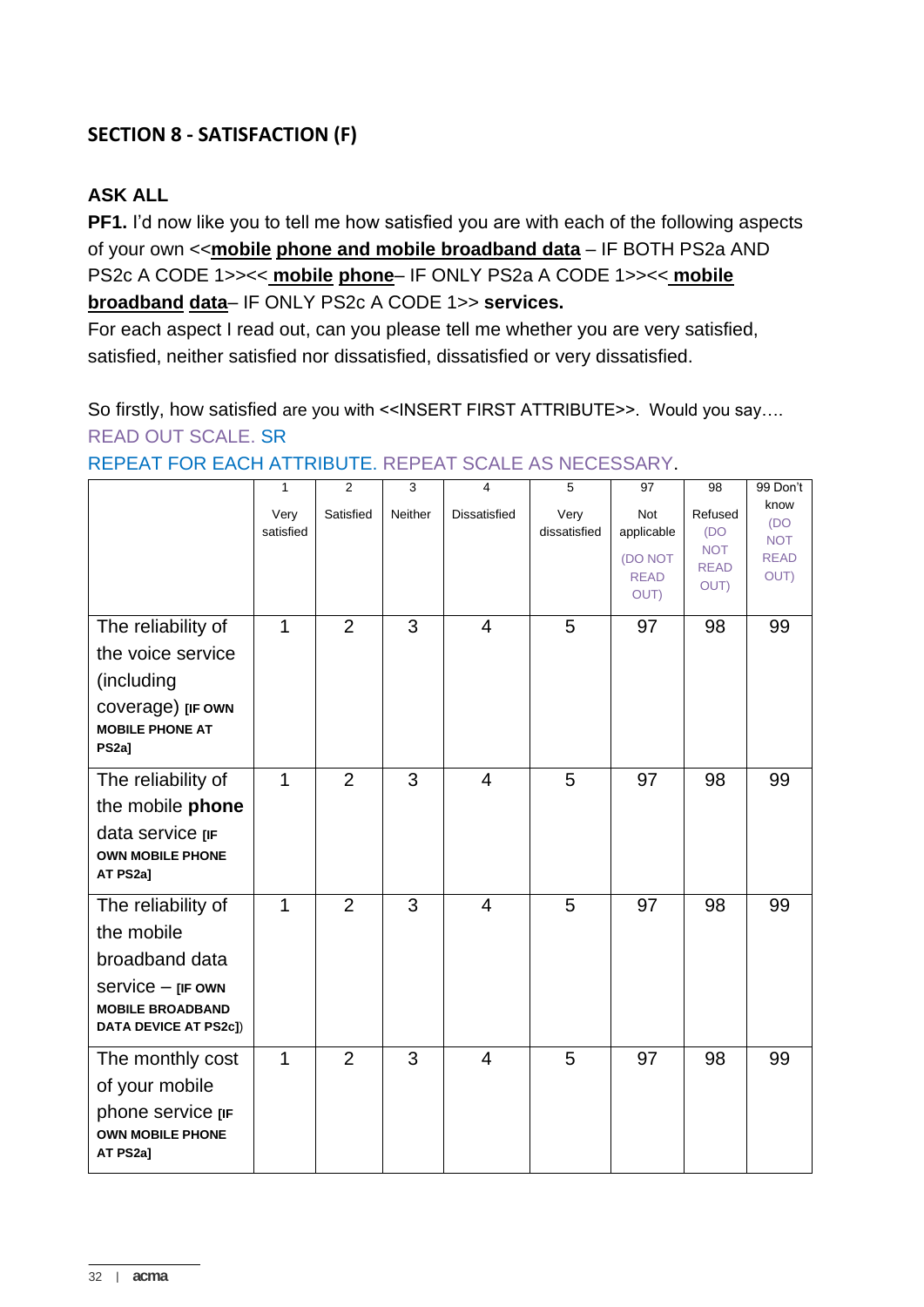| The monthly cost                                       | ⌒ | 3 | 5 | 97 | 98 | 99 |
|--------------------------------------------------------|---|---|---|----|----|----|
| of your mobile                                         |   |   |   |    |    |    |
| broadband data                                         |   |   |   |    |    |    |
| Service [IF OWN                                        |   |   |   |    |    |    |
| <b>MOBILE BROADBAND</b><br><b>DATA DEVICE AT PS2c1</b> |   |   |   |    |    |    |
|                                                        |   |   |   |    |    |    |
| <b>Customer service</b>                                | 2 | 3 | 5 | 97 | 98 | 99 |
| <b>OVETAIL [ASK ALL]</b>                               |   |   |   |    |    |    |
|                                                        |   |   |   |    |    |    |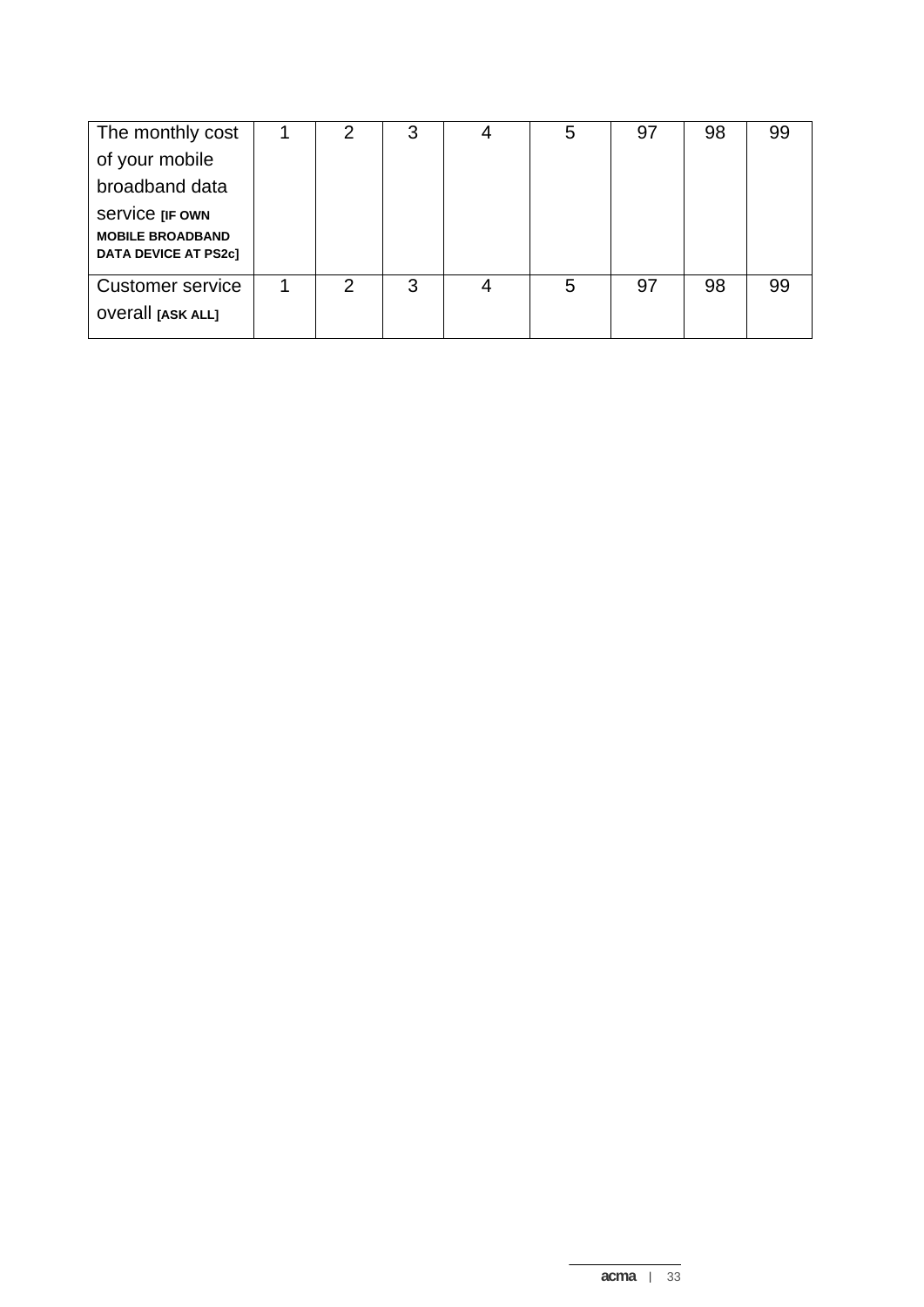## **SECTION 9 - PRIVACY AND DATA (P)**

#### **ASK ALL**

**PP4.** I am now going to ask a series of statements related to the way you use your own <<**mobile phone and mobile broadband data** – IF BOTH PS2a AND PS2c A CODE 1>><< **mobile phone**– IF ONLY PS2a A CODE 1>><< **mobile broadband data**– IF ONLY PS2c A CODE 1>> **services** and share data online **with various organisations,** not just your telco. For each one, can you please tell me whether you strongly agree, agree, neither agree nor disagree, disagree or strongly disagree.

#### So firstly, <<INSERT STATEMENT>> Would you…..

## READ OUT SCALE. SR REPEAT FOR EACH STATEMENT. REPEAT SCALE AS NECESSARY. ROTATE STATEMENTS

|                                                                                                                         | 1<br>Strongly<br>agree | 2<br>Agree     | 3<br>Neither | 4<br><b>Disagree</b> | 5<br>Strongly<br>disagree | 98<br>Refused<br>(DO<br><b>NOT</b> | 99 Don't<br>know<br>(DO<br><b>NOT</b> |
|-------------------------------------------------------------------------------------------------------------------------|------------------------|----------------|--------------|----------------------|---------------------------|------------------------------------|---------------------------------------|
| You are aware of what<br>happens to your personal<br>information after you share it<br>online                           | 1                      | $\overline{2}$ | 3            | $\overline{4}$       | 5                         | READ)<br>98                        | READ)<br>99                           |
| You are concerned about<br>sharing your personal<br>information online                                                  | 1                      | $\overline{2}$ | 3            | 4                    | 5                         | 98                                 | 99                                    |
| You are concerned about the<br>ability for your device's<br>location to be shared                                       | 1                      | $\overline{2}$ | 3            | 4                    | 5                         | 98                                 | 99                                    |
| You are concerned that data<br>you have provided online will<br>be shared by the organisation<br>you gave it to         | 1                      | $\overline{2}$ | 3            | $\overline{4}$       | 5                         | 98                                 | 99                                    |
| You are concerned about<br>your mobile phone listening to<br>your conversations [IF OWN<br><b>MOBILE PHONE AT PS2a]</b> | 1                      | $\overline{2}$ | 3            | 4                    | 5                         | 98                                 | 99                                    |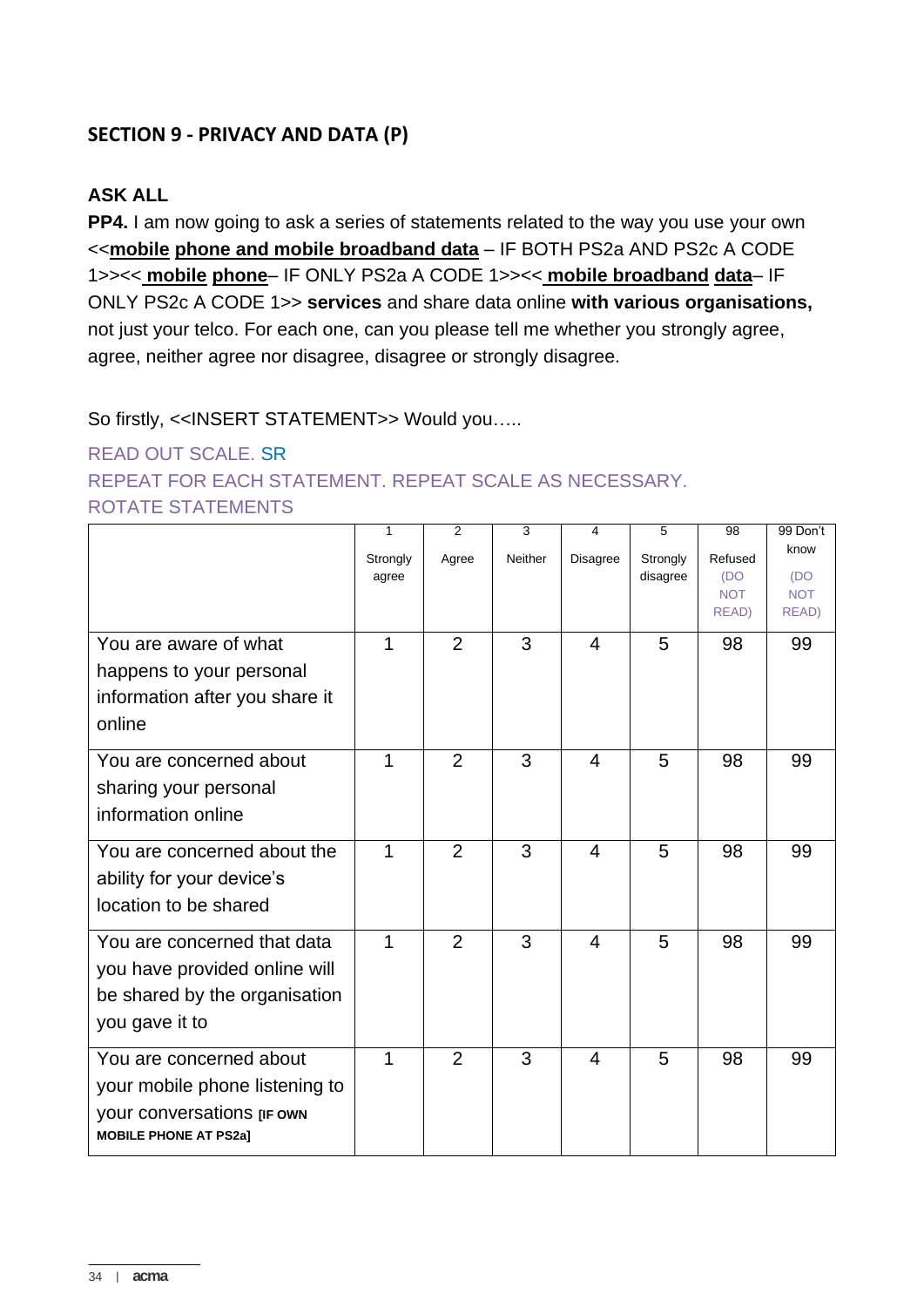## **ADDITIONAL TELCOGRAPHICS (S)**

### **ASK ALL**

Finally, some questions to make sure that we have spoken to a good cross-section of people.

**PS1.** Thinking about the household where you currently live. Which of the following services are supplied to or used in your household regardless of whether you are the decision maker?

READ OUT.

MR

PROGRAMMER: RESPONDENT CAN NOT SELECT BOTH CODES 1 AND 2. PROGRAMMER: IF PS2c IS A CODE 1 DO NOT SHOW CODE 4 BUT AUTOCODE BELOW.

| Home phone, with handset plugged in and working                      |                |
|----------------------------------------------------------------------|----------------|
| Home phone connected (with or without handset) but not used          | $\overline{2}$ |
| Home internet (e.g. fixed line or NBN)                               | 3              |
| Mobile broadband (using data-only SIM card, dongle, or other         |                |
| connections like a data card, USB modem, portable Wi-Fi modem). IF   |                |
| NECESSARY: Broadband that is not connected to a socket or copper     | 4              |
| line, it can work anywhere (unlike fixed wireless), you can take the |                |
| modem to a new house and simply continue to use.                     |                |
| Family plan for data sharing among multiple mobile phones in the     | 5              |
| household                                                            |                |
| None of these (i.e. mobile phone is your only device)                | 6              |
| Refused (DO NOT READ OUT)                                            | 98             |
| Don't know (DO NOT READ OUT)                                         | 99             |

## **ASK IF NO VOICE OR INTERNET IN HOUSEHOLD (CODE 6 AT PS1)**

**PS1a.** Can I just double check, is there a router/modem in your house that supplies wi-fi or a home phone that you can use?

DO NOT READ OUT.

#### **SR**

## INTERVIEWER: IF ANSWER THAT THEY DO HAVE HOME PHONE OR HOME INTERNET ACCESS GO BACK AND RE-CODE PS1.

| Yes        |    | <b>GO BACK AND RE-ASK PS1</b> |
|------------|----|-------------------------------|
| <b>No</b>  |    | <b>CONTINUE</b>               |
| Refused    | 98 | <b>CONTINUE</b>               |
| Don't know | 99 | <b>CONTINUE</b>               |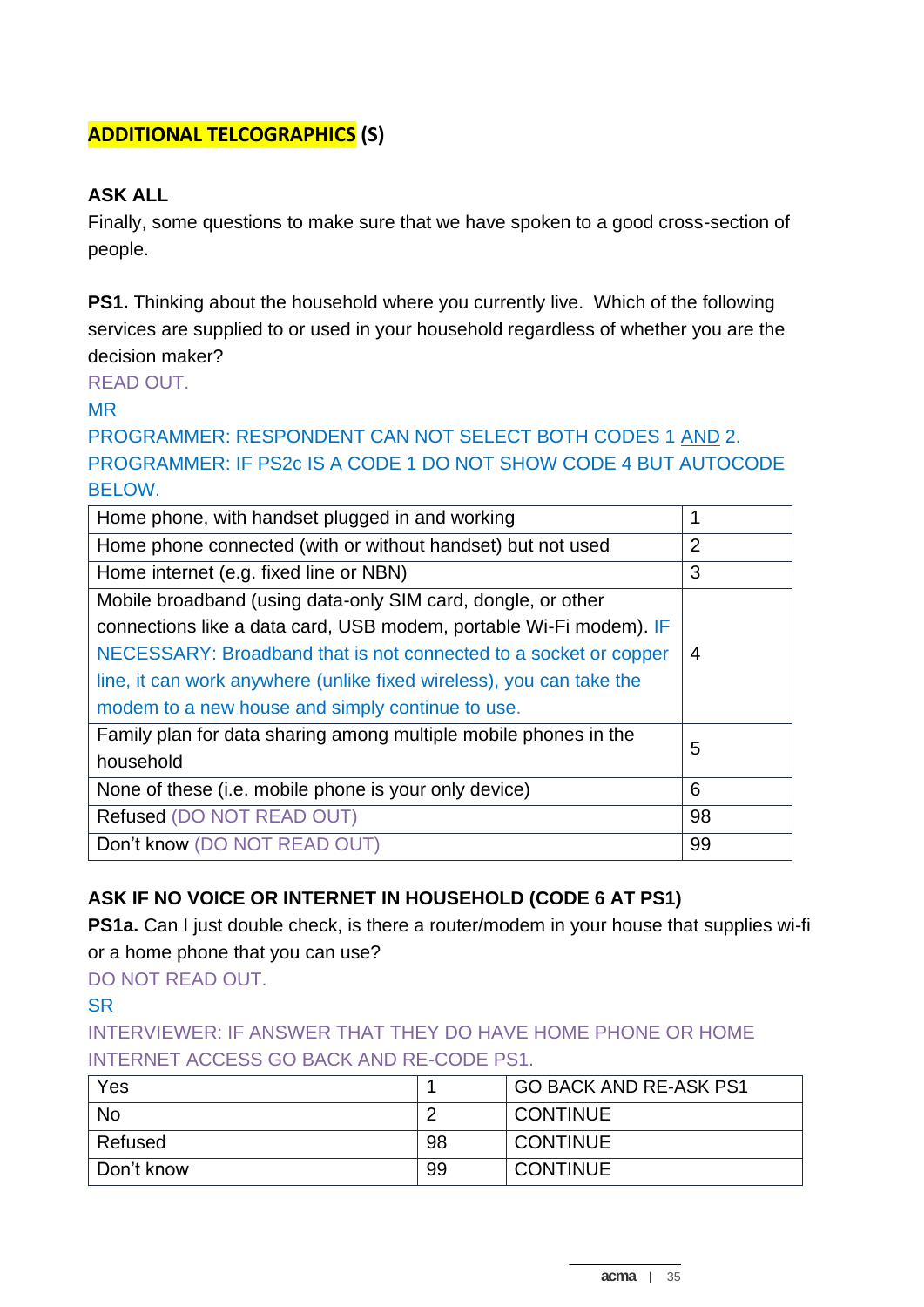| Mobile only for data (no home internet)                      | PS1. CODE 1, 2, 4, 5     |
|--------------------------------------------------------------|--------------------------|
| Mobile only for voice (no home phone)                        | PS1. CODE 2, 3, 4, 5     |
| <b>Not mobile only</b> (have home phone, have home internet) | PS1. CODE 1 and 3        |
| Mobile only for voice and data (no home phone or internet)   | PS1. CODE 6 (and 4 or 5) |

## **ADDITIONAL DEMOGRAPHICS (D)**

#### **ASK ALL**

**PD6a.** Including yourself, how many people aged 18 years or over live in your household?

DO NOT READ OUT.

#### **SR**

| RECORD NUMBER [ALLOWABLE RANGE | п  |
|--------------------------------|----|
| 1-10]:                         |    |
| Refused                        | 98 |
| Don't know                     | 99 |

#### **ASK ALL**

**PD6b.** And, including yourself, how many people in TOTAL live in your household? DO READ OUT.

**SR** 

| <b>RECORD NUMBER</b><br>  [ALLOWABLE RANGE 1-15]: ] |    |
|-----------------------------------------------------|----|
| Refused                                             | 98 |
| ∣ Don't know                                        | 99 |

#### **ASK ALL**

**PD8.** What is the highest level of school or higher education you have completed? DO NOT READ OUT UNLESS NECESSARY

| No formal education                                             |    |
|-----------------------------------------------------------------|----|
| School up to Higher School Certificate/Leaving/Year 12/6th Form |    |
| TAFE/University/some other tertiary qualification               |    |
| Something else (specify)                                        | 96 |
| Refused                                                         | 98 |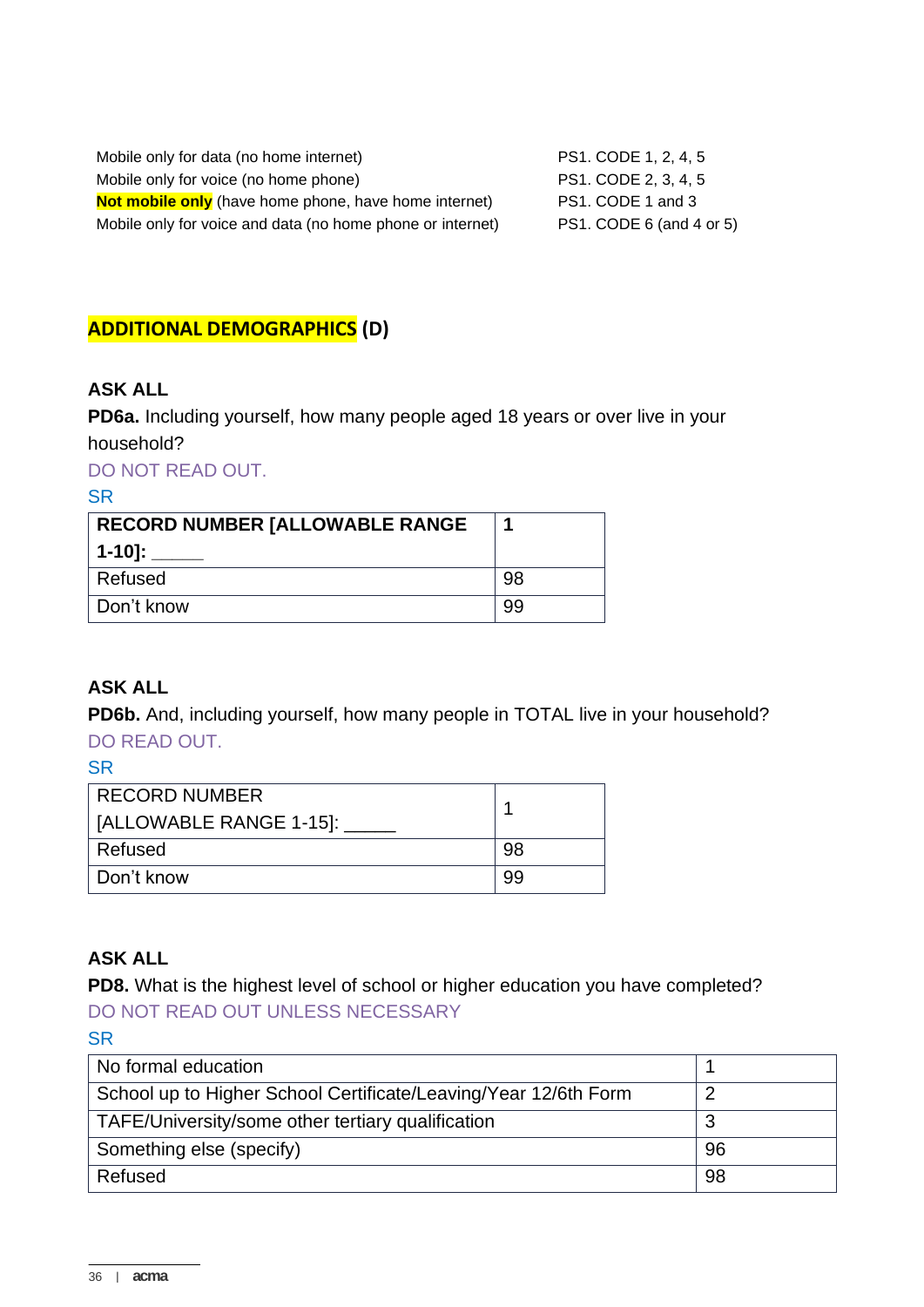| Don't know / can't say<br>------- | 99 |
|-----------------------------------|----|
|-----------------------------------|----|

#### **ASK ALL**

We are now going to ask a question which may be sensitive. If you do not wish to answer please let me know.

**PD10.** What is your household's combined annual income from all sources, before tax... Would that be under 60 thousand dollars or over?

**SR** 

| Under 60 Thousand                        |    |
|------------------------------------------|----|
| Over 60 thousand                         |    |
| Refused (DO NOT READ OUT)                | 98 |
| Don't know / can't say (DO NOT READ OUT) | 99 |

#### **ASK IF UNDER \$60,000 AT PD10**

**PD10a.** Would that be…READ OUT.

| P.<br>۰<br>19 | . . |
|---------------|-----|
| ۰,<br>×<br>w  | .,  |

| Under 20 thousand dollars                |    |
|------------------------------------------|----|
| 20 to 39                                 |    |
| 40 to 59                                 |    |
| Refused (DO NOT READ OUT)                | 98 |
| Don't know / can't say (DO NOT READ OUT) | 99 |

#### **ASK IF OVER \$60,000 AT PD10**

**PD10b.** Would that be…READ OUT.

**SR** 

| 60 to 79 thousand dollars                |    |
|------------------------------------------|----|
| 80 to 99                                 |    |
| 100 to 149                               |    |
| 150 thousand dollars or more             |    |
| Refused (DO NOT READ OUT)                | 98 |
| Don't know / can't say (DO NOT READ OUT) | 99 |

#### INTERVIEWER INFORMATION:

UNDER \$20,000 PA IS UNDER \$384 PER WEEK \$20,000-\$39,999 PA IS \$384-\$769 PER WEEK \$40,000-\$59,999 PA IS \$770-\$1,154 PER WEEK \$60,000-\$79,999 PA IS \$1,155-\$1,538 PER WEEK \$80,000-\$99,999 PA IS \$1,539-\$1,923 PER WEEK